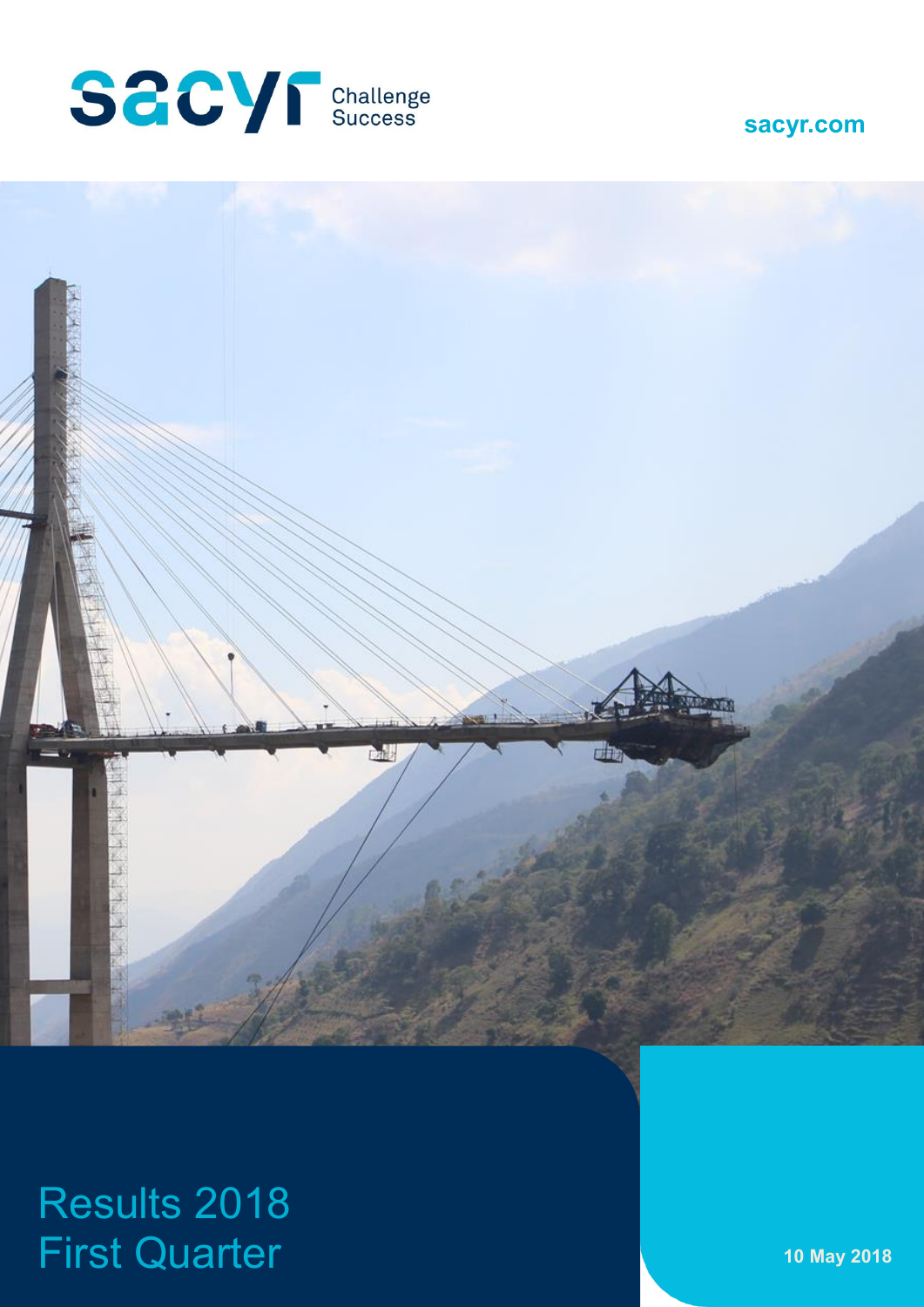## **SACYF**

| L.   | Highlights of first quarter 2018  | $\overline{2}$ |
|------|-----------------------------------|----------------|
| Ш.   | Income statement                  |                |
| III. | <b>Backlog</b>                    | 9              |
| IV.  | <b>Consolidated balance sheet</b> | 12             |
| V.   | Performance by business area      | 15             |
| VI.  | Stock market performance          | 31             |
| VII. | Appendices                        | 32             |

#### **Notes**

The interim financial information presented in this document has been prepared in accordance with International Financial Reporting Standards. This information is not audited and may be modified in the future. This document does not constitute an offer, invitation or recommendation to acquire, sell or exchange shares or to make any type of investment. Sacyr is not responsible for any type of damage or loss arising from any use of this document or its content.

In order to comply with the Guidelines on Alternative Performance Measures (2015/1415en) published by the European Securities and Markets Authority (ESMA), the key Alternative Performance Measures (APMs) used in preparing the financial statements are included in the Appendix at the end of this document. Sacyr considers that this additional information improves the comparability, reliability and comprehensibility of its financial information.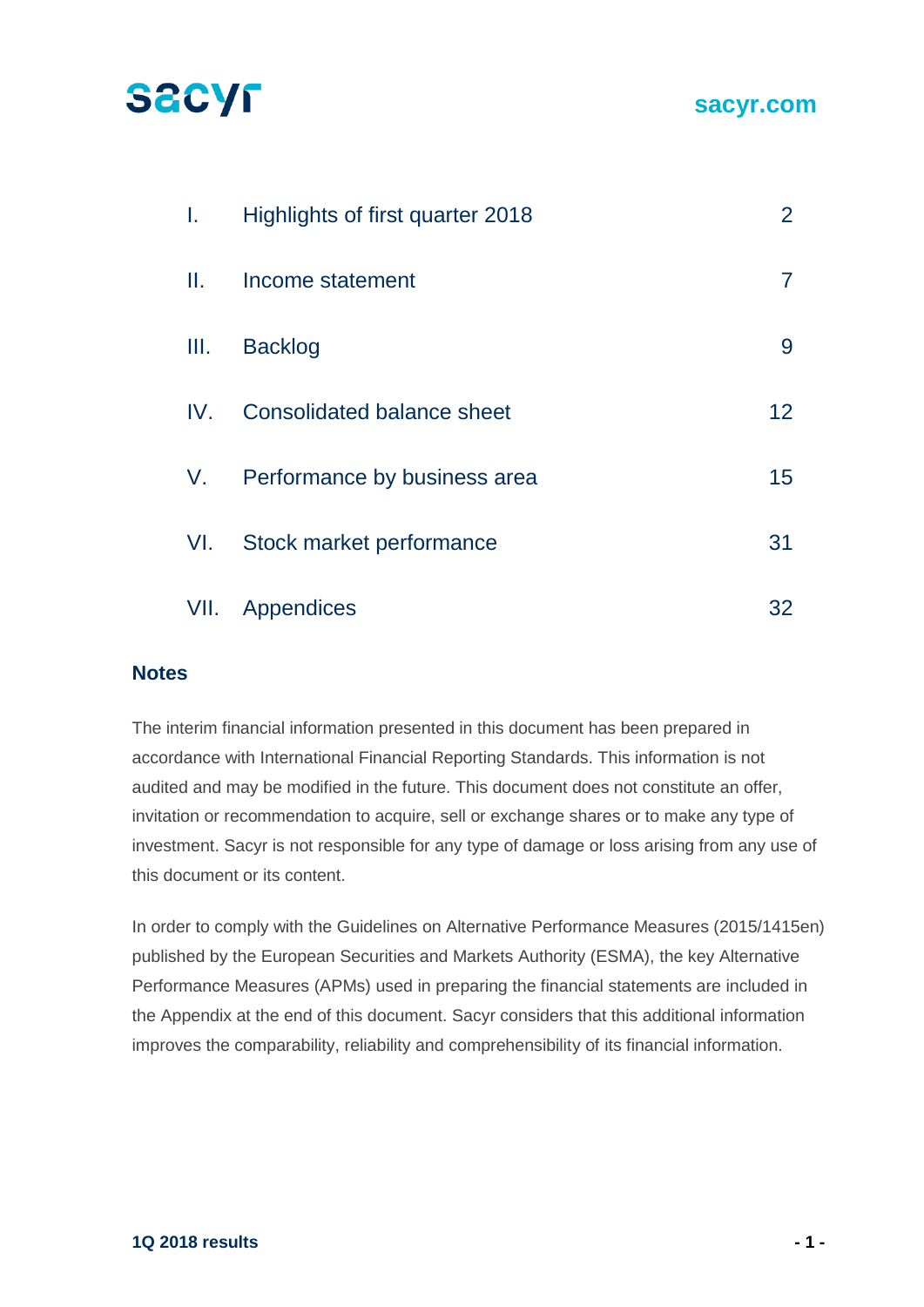### **sacyr.com**

## **I. Highlights of first quarter 2018**

## **Corporate:**

### **Shareholder remuneration**

Sacyr paid out a scrip dividend to its shareholders in February. Shareholders could either receive a new share for every 48 existing shares held, or otherwise sell Sacyr their rights to receive €0.052, gross, per right.

To meet payment of this dividend, a total of 10.6 million new shares were issued in February 2018, meaning Sacyr's share capital now comprises a total of 543.8 million shares each having a par value of €1. Shareholders owning 95.86% of Sacyr's total share capital chose to receive the Company's scrip dividend in shares.

With the Group's ordinary dividend policy once more in place, shareholder remuneration in 2018 is expected to be between 4% and 5%.

### **European Medium Term Note (EMTS) Programme**

Subsequent to the reporting close, Sacyr placed a fixed-income security issue (European Medium Term Note Programme) for a maximum aggregate nominal amount of €500 million.

The programme will enable Sacyr to issue fixed-income securities, as per the terms and conditions of the programme prospectus and over 12 months, which could be admitted to trading on the regulated Irish Stock Exchange (currently operating as Euronext Dublin) or any other stock market or trading system.

This programme is part of the Group efforts to diversify its funding sources.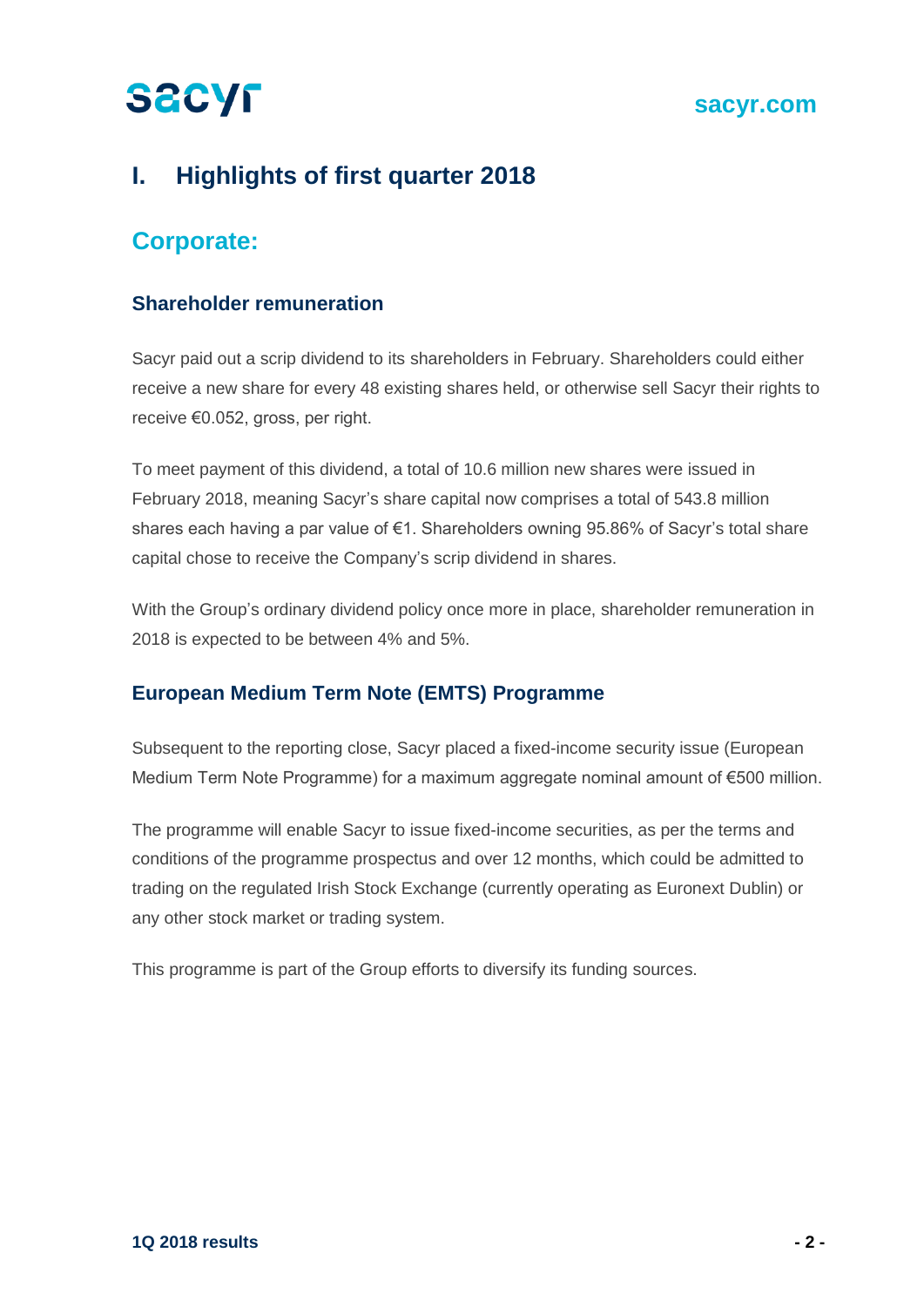

## **International expansion:**

## **First awarding of airport concession in Chile: El Tepual Airport in Puerto Montt**

Sacyr has entered the airport concession business in Chile after being awarded the contract to expand, finance, construct and manage for six years the El Tepual Airport in Puerto Montt, in partnership with Agunsa.

The project includes expanding and revamping the passenger terminal, constructing 152 parking spaces, expanding vehicle access to the airport, and expanding the aircraft apron, among other work.

These improvements are intended to double the airport's current capacity to be able to handle three million passengers, increasing the terminal surface area from 9,900  $m^2$  to 16,000 m2 and adding an additional boarding bridge to the existing five.

The contract is worth €58 million for the concession and €33 million for the construction.

El Tepual is Chile's fourth largest passenger airport, and the redevelopment will boost the number of flights to and from the Los Lagos region with top-notch infrastructure and services.

 **Awarding of three projects in Peru: construction of the El Callao Sports Centre, redevelopment of Miguel Grau Coliseum in El Callao, and construction of the National University of San Marcos Stadium in Lima, for the 2019 Pan American Games**

Partnering with Saceem, Sacyr will build these three facilities in Peru, requiring an investment of €44 million.

- The first project entails designing and constructing a new sports centre at the El Callao regional sports village. It will boast competition and warm-up areas and will have seating for 6,100 spectators. The sports centre will have a surface area of 17,600  $\text{m}^2$  and will play host to the volleyball and taekwondo competitions at the Pan American Games.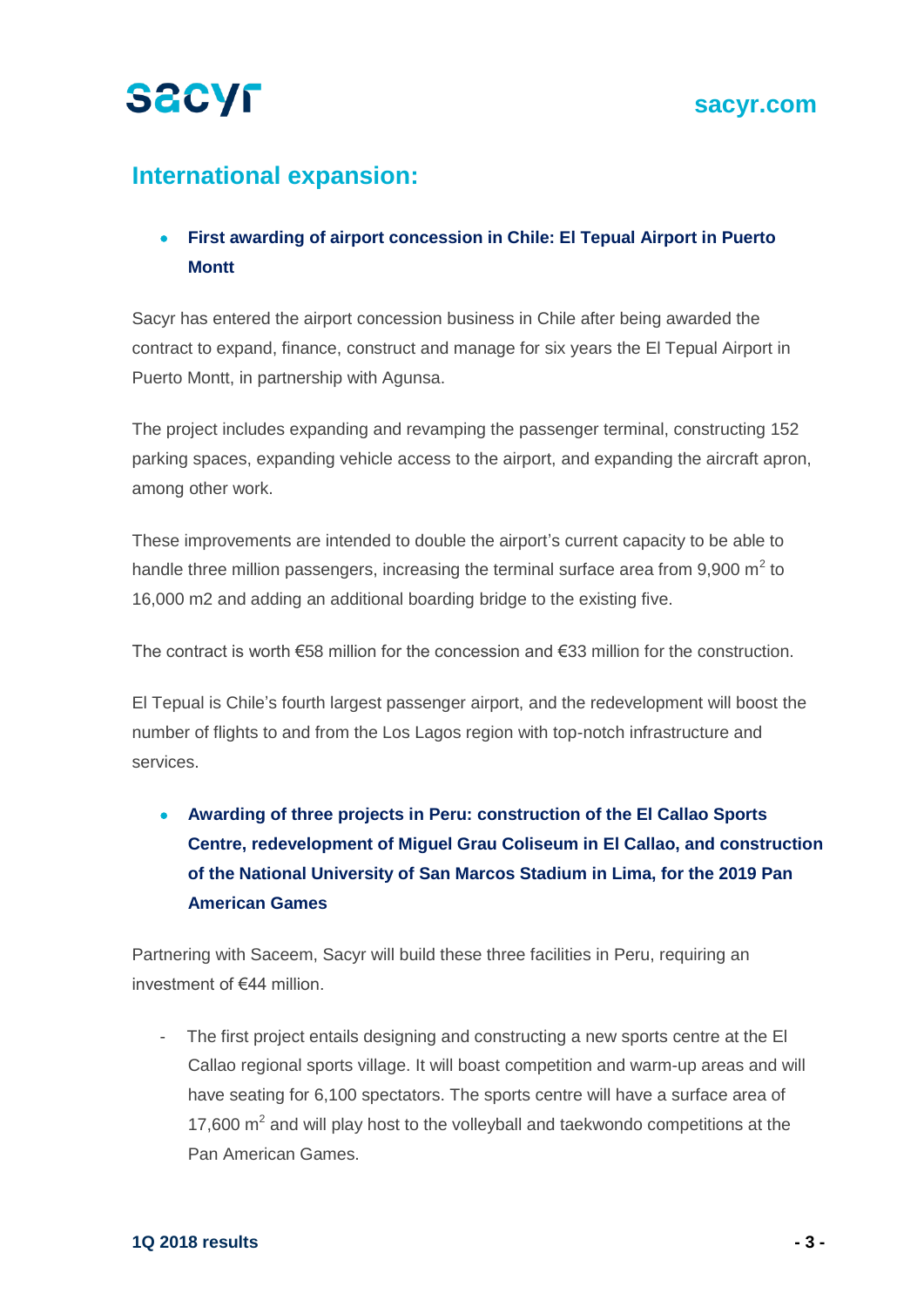- The second contract also includes designing, redeveloping and expanding the Miguel Grau Coliseum with seating for 2,400 spectators. It will host the wrestling competitions.
- The third contract involves designing, redeveloping and expanding the National University of San Marcos Football Stadium capable of holding 33,000 spectators.

## **Cleaning and minor maintenance service agreement for lines 2 and 6 of the Santiago de Chile Metro (Chile)**

Through its subsidiary Sacyr Facilities, Sacyr has been awarded the contract to clean and carry out minor maintenance tasks for lines 2 and 6 of the Santiago de Chile Metro, with a total budget of €30 million.

The contract includes cleaning and carrying out minor maintenance work at 32 stations  $(220,300 \text{ m}^2)$ , intermodal hubs and maintenance depots  $(40,300 \text{ m}^2)$  and tracks  $(25 \text{ km})$  as well as cleaning rolling stock (38 trains) for a term of 42 months, with the option of extending the contract for another year.

Sacyr Facilities specialises in providing facilities management services (integrated building management) and facility services (building support services). In Chile, it manages the contracts with the National Congress of Chile in Valparaíso, the new Antofagasta Regional Hospital, and the Zona Franca de Iquique Mall (Zofri), among others. Sacyr's subsidiary is one of the top companies in Chile providing facility services (facility management, cleaning, integrated building maintenance, energy services and auxiliary services).

## **Valoriza Medioambiente has moved into Colombia by securing a waste collection and cleaning contract for Special Services Area 5 in Bogotá**

Through its subsidiary, Valoriza Medioambiente, Sacyr heads up the Área Limpia SAS ESP Consortium, which won the Aseo Urbano del ASE 5 waste collection and cleaning contract in the city of Bogotá (Colombia). The contract runs for eight years and is worth an estimated €170 million in total.

The service is provided under a concession with exclusive service areas. It entails collecting non-recyclable waste, street sweeping, cleaning of highways and public areas,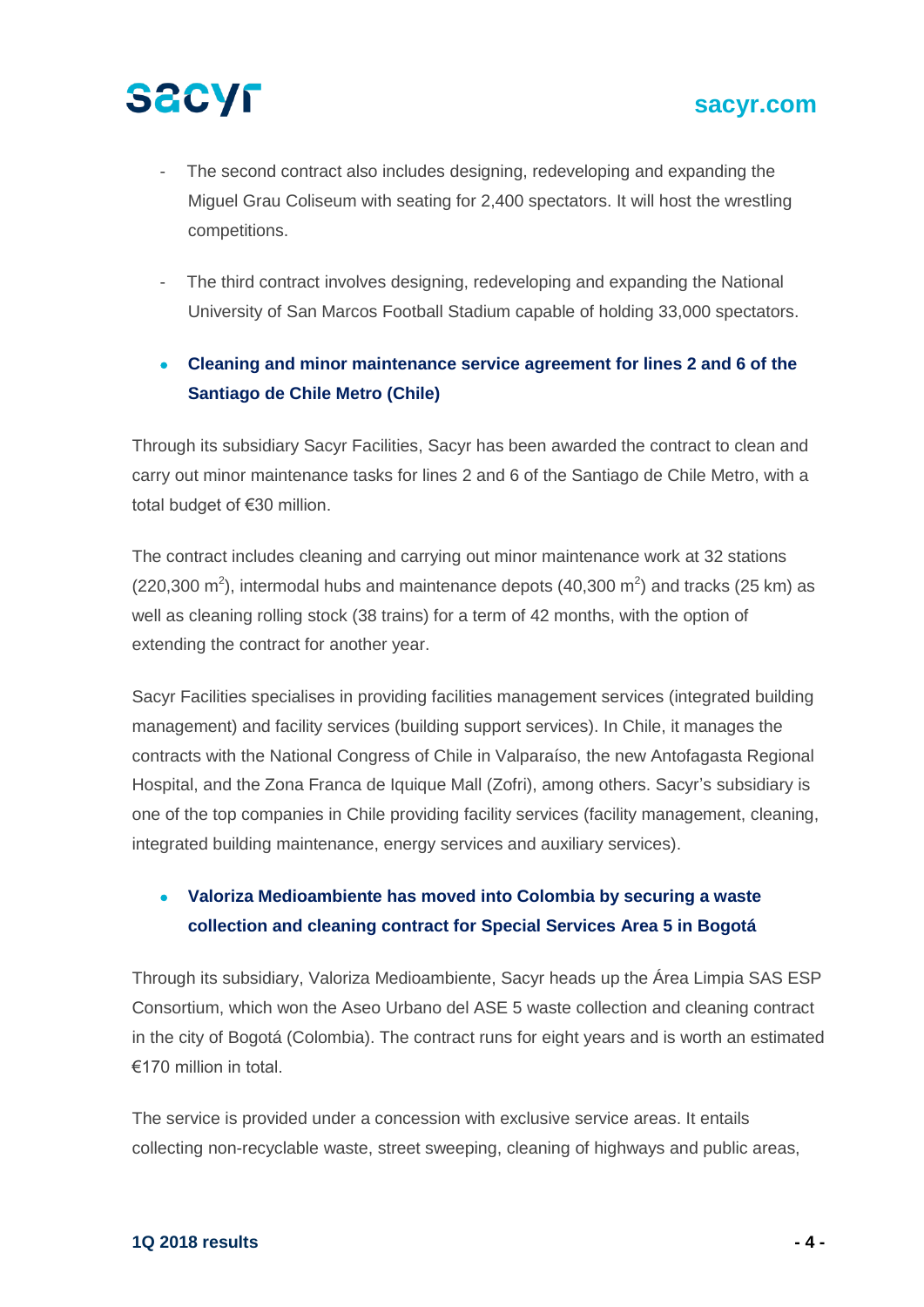# **SACYF**

## **sacyr.com**

grass cutting, tree pruning in public areas, litter collection in public areas, and transportation of waste collected through the aforesaid activities to refuse sites.

This new contract sees Valoriza Medioambiente expanding its international reach, having already won a waste treatment contract in Melbourne (Australia).

## **Awarding of contract to design, build and manage a agricultural water treatment plant in Adelaide (Australia)**

SA Water Corporation – a state corporation of the Government of South Australia – has awarded Sacyr the contract to design, build and manage a high-tech tertiary water treatment plant north of Adelaide (Australia). The project will be completed in stages and has an overall budget of €85 million.

The EPC contract awarded to Sacyr Industrial in a 50-50 partnership with Leed Engineering and Construction, includes installing the infrastructure needed to treat and distribute farm water, and includes adapting the plant to incorporate reverse osmosis. The plant will have an output of up to 12 cubic hectometres per annum.

## **Subsequent to the reporting close, Sacyr was awarded the contract to build a motorway in Northern Ireland**

The contract awarded by the Department for Infrastructure of the Government of Northern Ireland includes designing and constructing the 26-kilometre highway. The road is part of the North East Transport Corridor: a strategic connection between Belfast and the northeast of the country.

The project entails designing and constructing 26 kilometres of motorway, four new junctions, three roundabouts and 21 additional structures. The work will run for four years, while maintenance services will be provided over 52 weeks.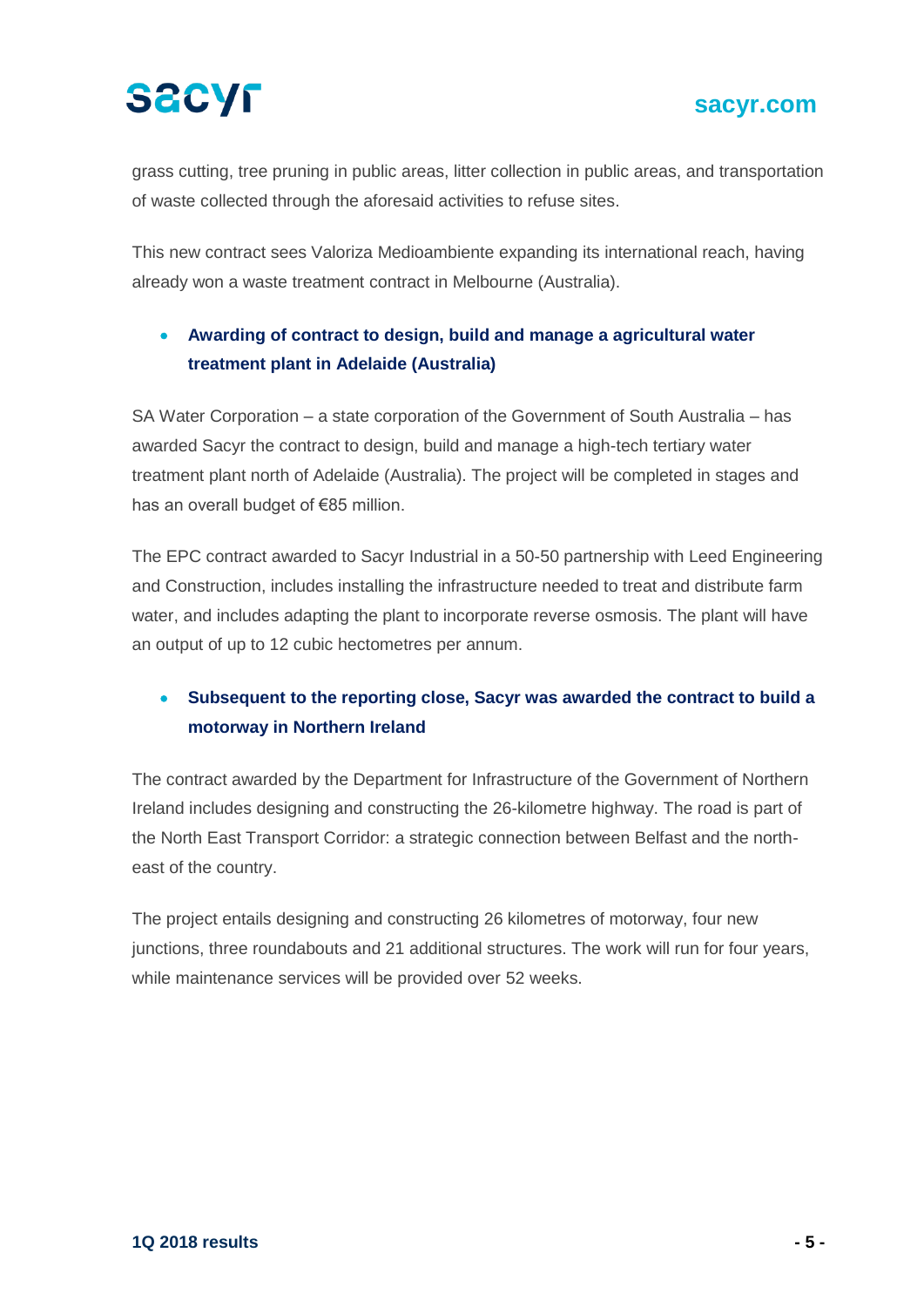

#### **NEW MARKET: UNITED STATES**

#### **Sacyr awarded its first infrastructure projects in the United States**

After the reporting close, Sacyr was awarded its first infrastructure projects in the United States, thereby fulfilling one of the goals in its 2015-202 strategic programme.

Sacyr Ingeniería e Infraestructuras will carry out works to widen State Road 82 between Alabama Road South and Homestead South, doubling the existing number of lanes, on behalf of the Florida Department of Transportation (FDOT).

Furthermore, in the town of Palmetto Bay, Miami-Dade Country, 30 minutes south of the city of Miami, Sacyr will design and build three new streets and expand and improve two existing streets, with a total length of 1,800 m.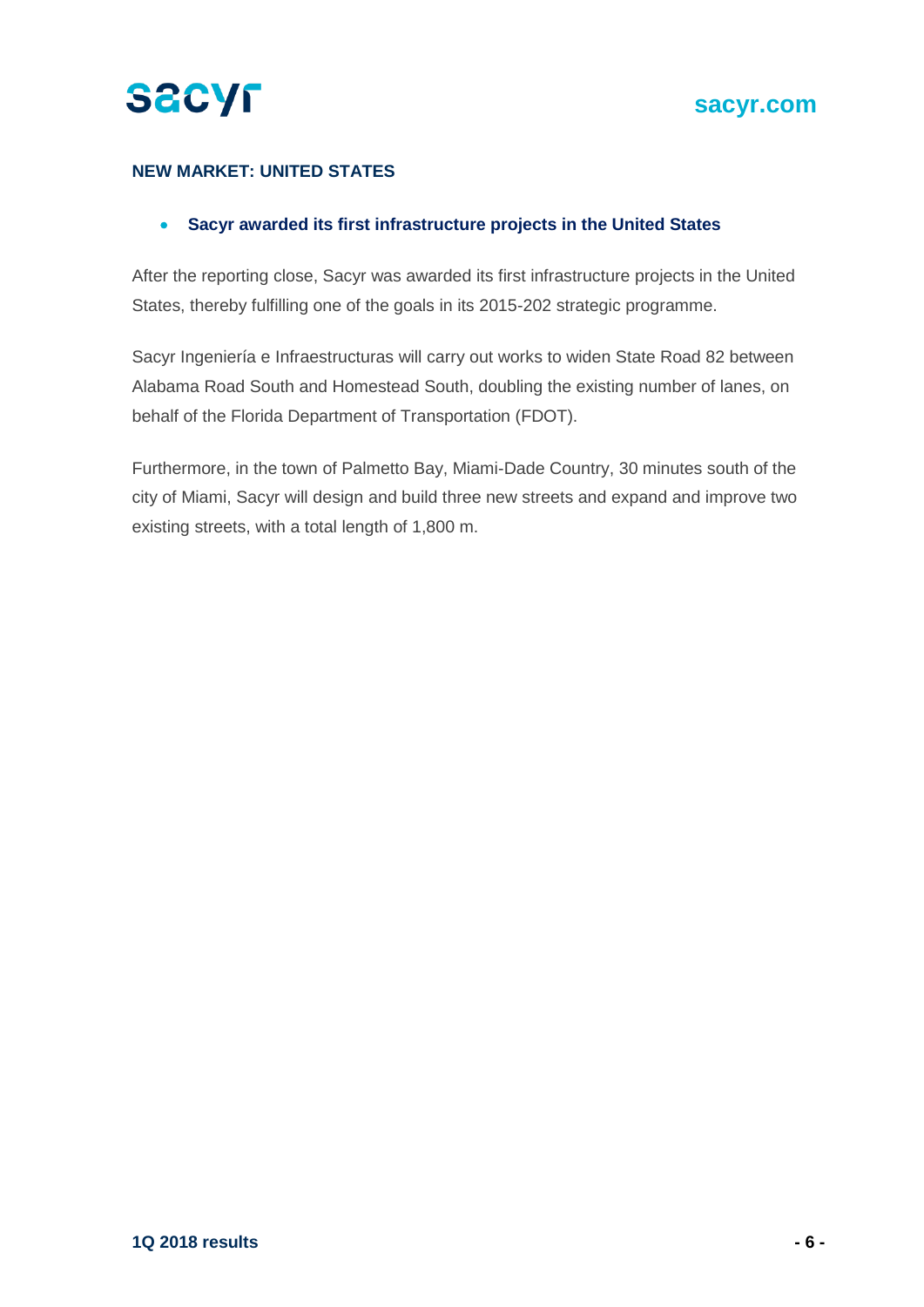## **II. Income statement**

First quarter 2018 results confirm the strong operating performance reported by the Group's businesses and the consolidation of strategic growth across our international markets.

| <b>STATEMENT OF INCOME</b><br>(Thousands of Euros) | 1Q 2018     | 1Q 2017     | $%$ chg<br>18/17 |
|----------------------------------------------------|-------------|-------------|------------------|
|                                                    |             |             |                  |
| <b>Revenue</b>                                     | 887,298     | 785,921     | 12.9%            |
| Other income                                       | 79,018      | 19,079      | 314.2%           |
| <b>Total operating income</b>                      | 966,317     | 805,000     | 20.0%            |
| <b>External and Operating Expenses</b>             | $-854, 821$ | $-711,044$  | 20.2%            |
| <b>EBITDA</b>                                      | 111,496     | 93,955      | 18.7%            |
| Amortisation and depreciation charge               | $-30,277$   | $-27,107$   | 11.7%            |
| Trade Provisions and non recurring items           | $-7,350$    | $-2,066$    | 255.8%           |
| <b>NET OPERATING PROFIT</b>                        | 73,870      | 64,783      | 14.0%            |
| <b>Financial results</b>                           | $-45,974$   | $-45,688$   | 0.6%             |
| Forex results                                      | $-6,978$    | 1,305       | n.a.             |
| Results from equity accounted subsidiaries         | 50,613      | 58,376      | $-13.3%$         |
| Provisions for financial investments               | $-237$      | $-1,558$    | $-84.8%$         |
| Change in value of financial instruments           | $-16,264$   | $-31,898$   | $-49.0%$         |
| Results from sales of non current assets           | 296         | 411         | $-28.0%$         |
| <b>PROFIT BEFORE TAXES</b>                         | 55,327      | 45,731      | 21.0%            |
| Corporate Tax                                      | $-10, 118$  | $-9.954$    | 1.6%             |
| PROFIT FOR CONTINUING ACTIVITIES                   | 45,209      | 35,777      | 26.4%            |
| RESULTS FOR COMPANIES WITH DISCONTINOUS ACTIVITIES | $\Omega$    | $\mathbf 0$ |                  |
| <b>CONSOLIDATE RESULTS</b>                         | 45,209      | 35,777      | 26.4%            |
| <b>Minorities</b>                                  | $-10,376$   | $-4,454$    | 133.0%           |
| <b>NET ATTRIBUTABLE PROFIT</b>                     | 34,833      | 31,323      | 11.2%            |

| Gro | 0.001 | 0 <sup>0</sup><br>. .<br>. |  |
|-----|-------|----------------------------|--|
|     |       |                            |  |

- Revenue in the first quarter of the year amounted to €887 million an increase of 13% compared with the first quarter of 2017.
- 61% of revenue and 72% of the backlog were generated outside Spain.
- EBITDA climbed 19% to €111 million in the first quarter of 2018.
- Net operating profit (EBIT) increased by 14% to  $\epsilon$ 74 million.
- The EBITDA margin was 12.6% compared to 12.0% in 1Q 2017.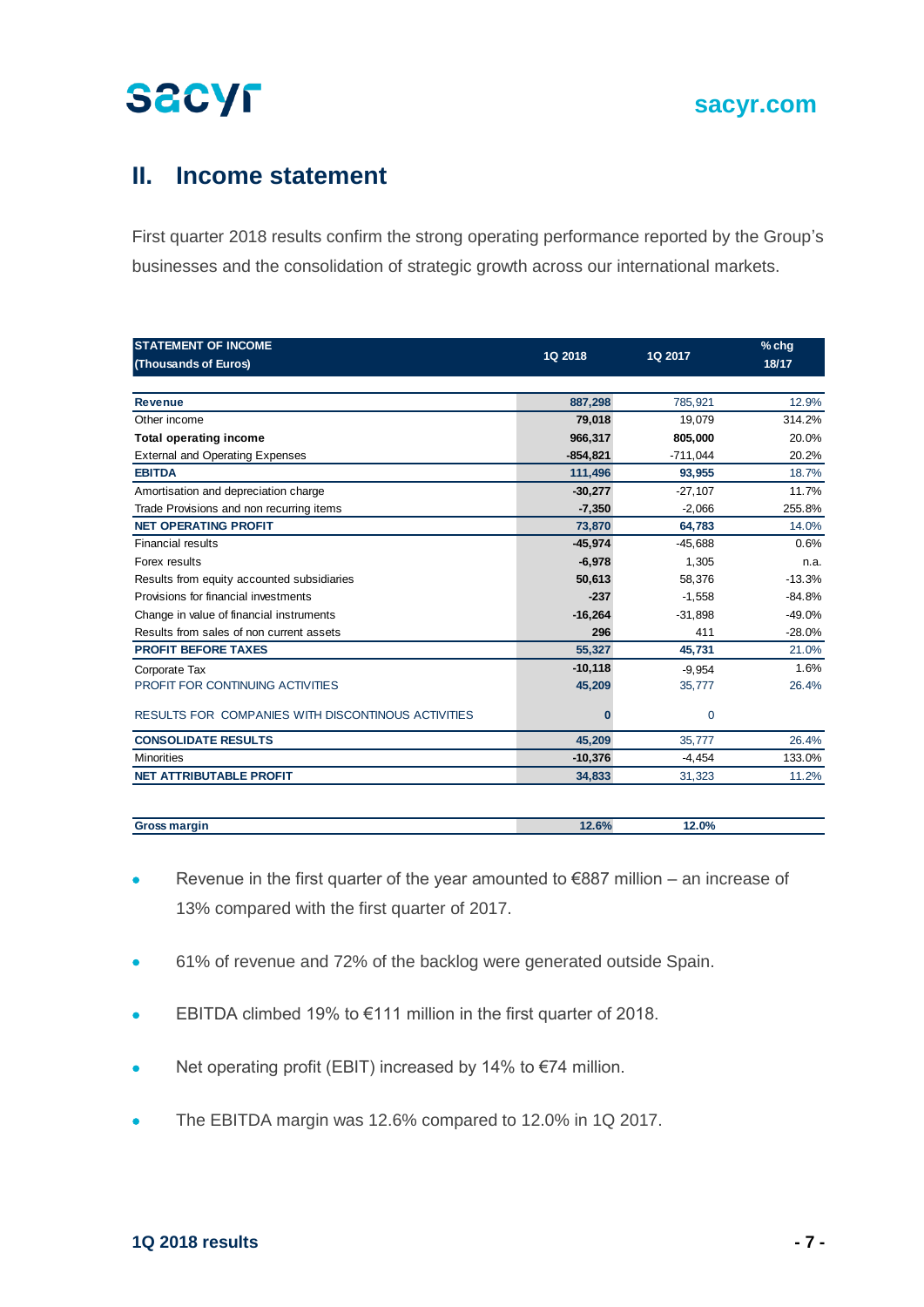Attributable net profit at 31 March 2018 stood at €35 million, marking a year-on-year improvement of 11%.

#### **Revenue**

### **Revenue grew by 13% as a result of the favourable performance of all the Group's businesses.**

The uptick in activity drove up revenue to €887 million. Revenue rose by 9% in Sacyr Industrial, 10% in Sacyr Concesiones and 11% in the Services business. Revenue in the Engineering and Infrastructures business soared 14%, continuing the trend of the last quarter of the previous year, as initial delays on several key projects were put right and the contribution of the Pedemontana-Veneta motorway in Italy was recognised in the financial statements.

| <b>REVENUE (Thousands of Euros)</b>      | <b>MARCH 2018</b> | <b>MARCH 2017</b> | $%$ Chq |
|------------------------------------------|-------------------|-------------------|---------|
| <b>ENGINEERING &amp; INFRASTRUCTURES</b> | 400,389           | 350,587           | 14.2%   |
| SACYR CONCESSIONS                        | 144,588           | 131,143           | 10.3%   |
| Revenue from concessions                 | 96,171            | 88,226            | $9.0\%$ |
| Revenue from construction                | 48,418            | 42,918            | 12.8%   |
| <b>SACYR SERVICES</b>                    | 251,963           | 227,882           | 10.6%   |
| <b>SACYR INDUSTRIAL</b>                  | 133,042           | 122,005           | 9.0%    |
| Holding y Adjustment                     | $-42,684$         | $-45.697$         |         |
| <b>REVENUE</b>                           | 887,298           | 785,921           | 12.9%   |
| International                            | 541,793           | 435.043           | 24.5%   |
| % International                          | 61%               | 55%               |         |

### **EBITDA**

Revenue growth triggered a very sharp rise in EBITDA of 19% year-on-year, rising by 10% in the Services division, 8% in Concessions and 4% in Industrial. In the Engineering and Infrastructure business, higher revenue derived from the start-up of several major projects in the pipeline, plus the contribution made by the Pedemontana-Veneta motorway in Italy.

This improvement pushed up the consolidated EBITDA margin by 0.6 percentage points to 12.6%.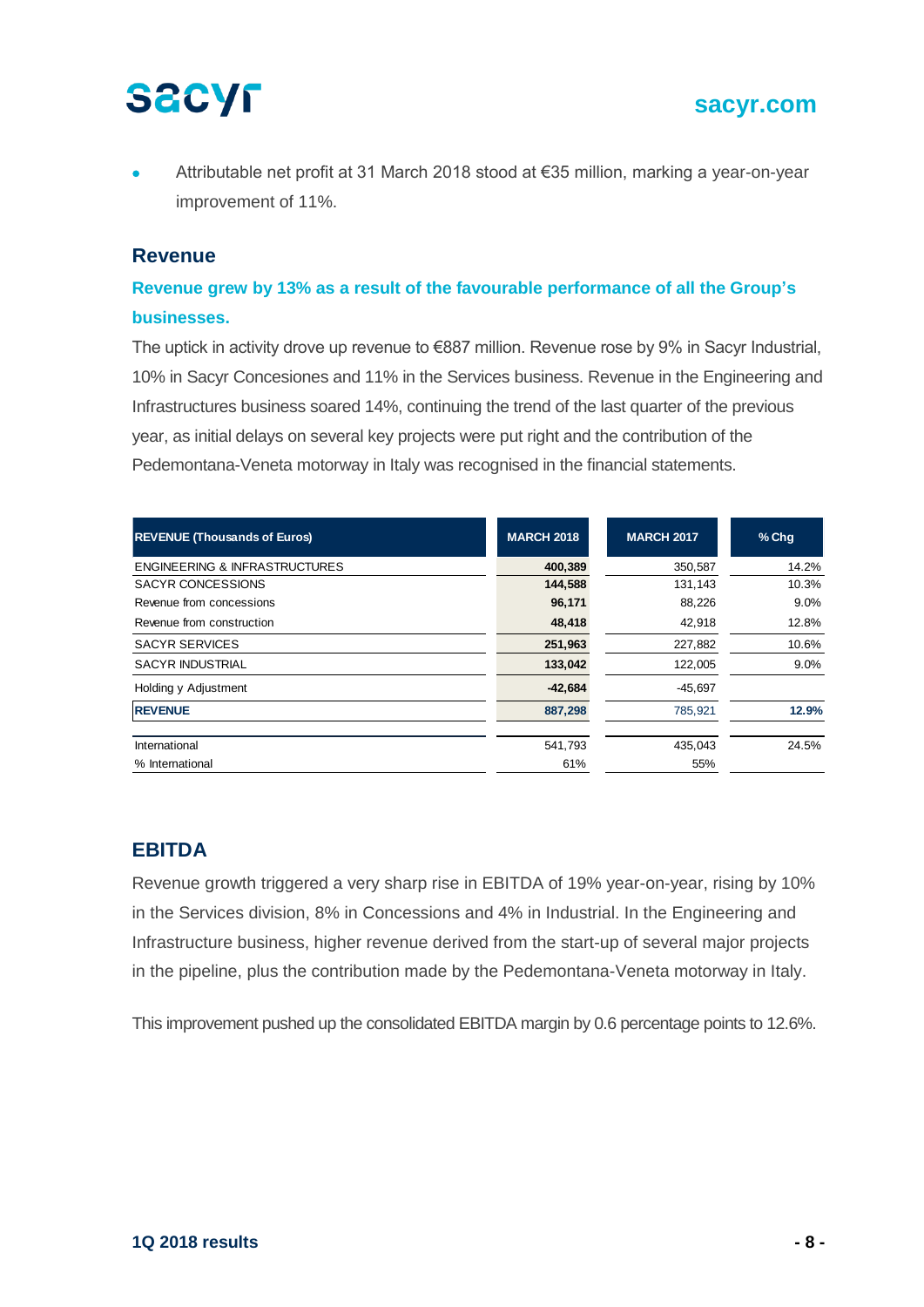

| <b>EBITDA (Thousands of Euros)</b>       | <b>1Q 2018</b> | 1Q 2017  | $%$ Chg |
|------------------------------------------|----------------|----------|---------|
| <b>ENGINEERING &amp; INFRASTRUCTURES</b> | 29,391         | 14.978   | 96.2%   |
| SACYR CONCESSIONS                        | 58,966         | 54,363   | 8.5%    |
| <b>SACYR SERVICES</b>                    | 19,298         | 17,559   | 9.9%    |
| <b>SACYR INDUSTRIAL</b>                  | 9,902          | 9.531    | 3.9%    |
| Holding y Adjustment                     | $-6,060$       | $-2,476$ |         |
| <b>EBITDA</b>                            | 111,496        | 93,955   | 18.7%   |
| Ebitda Margin (%)                        | 12.6%          | 12.0%    |         |

## **Operating profit (EBIT)**

Net operating profit stood at €74 million, marking a year-on-year improvement of 14%.

### **Net Financial Result**

The net finance result totalled €46 million at 31 March 2018. The average interest rate on borrowings stands at 3.56%.

#### **Profit/(loss) of companies accounted for using the equity method**

The total under this heading of the income statement amounted to €51 million, of which €48 million related to our share of Repsol's net profit. At 31 March, Repsol's carrying amount was €15.56/share.

#### **Net profit**

Net profit at 31 March 2018 stood at €35 million, marking a year-on-year improvement of 11%.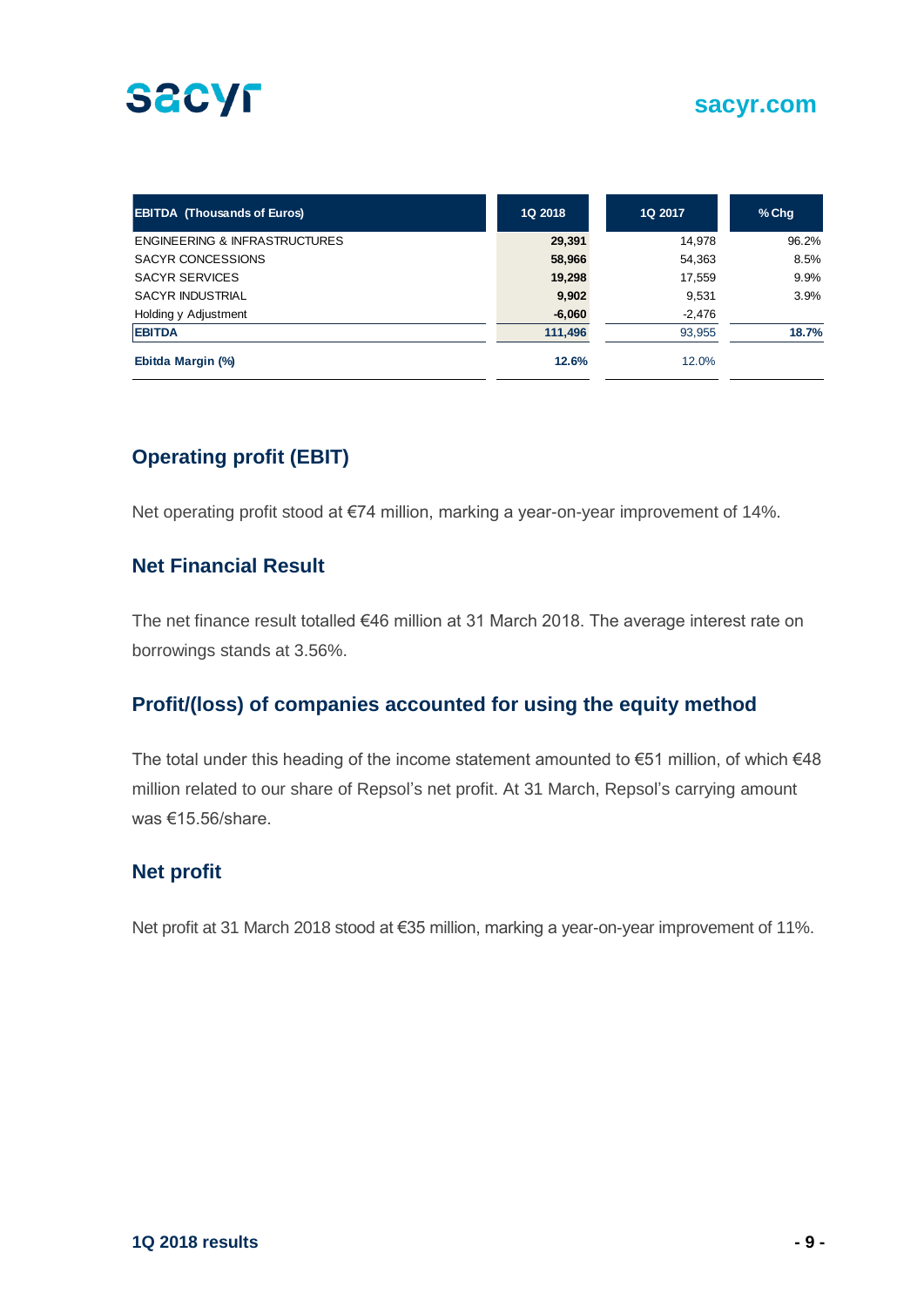## **III. Backlog**

Sacyr has a backlog of future income of €41,179 million at 31 March 2018.

The Group continues to pursue a process of strategic internationalisation across its strategic markets. The international backlog now comprises 72% of the total, versus 58% in the first quarter of 2017. This significant growth is due to the huge success in securing contracts in countries such as Colombia, Mexico, Peru, Paraguay, Australia, Chile and Bolivia, and also because of the Pedemontana-Veneta concession in Italy being incorporated in the backlog.

| <b>BACKLOG (Thousands of euros)</b>      | 1Q 2018 | <b>International</b> | <b>Spain</b> | % Internat. |
|------------------------------------------|---------|----------------------|--------------|-------------|
| <b>ENGINEERING &amp; INFRASTRUCTURES</b> | 5,774   | 5,119                | 655          | 89%         |
| <b>SACYR CONCESSIONS</b>                 | 27,402  | 22,435               | 4,967        | 82%         |
| <b>SACYR SERVICES</b>                    | 5,754   | 1,779                | 3,975        | 31%         |
| <b>SACYR INDUSTRIAL</b>                  | 2,249   | 412                  | 1,837        | 18%         |
| <b>TOTAL</b>                             | 41,179  | 29,746               | 11,434       |             |
|                                          |         |                      |              |             |
| <b>Backlog December 2017</b>             | 41,001  |                      |              |             |
|                                          |         |                      |              |             |
| Chg. 1Q18                                | 0.4%    |                      |              |             |

In the Engineering and Infrastructures business, international projects make up 89% of the total backlog. The Group's geographic exposure is concentrated in Chile, Italy, Peru, Colombia, Paraguay, Mexico, the United Kingdom, Qatar, Uruguay, Portugal, Angola and various other countries.

Sacyr's international presence is steadily increasing in the Concessions business, with a focus on strategic markets. At 31 March 2018, the international backlog accounted for 82% of the total. The company operates in Chile, Colombia, Uruguay, Paraguay, Peru, Italy, Mexico, Ireland and Portugal.

The Services division is present in the domestic market with contracts for care services, municipal services, waste treatment, environmental projects, catering, mining, facility management, etc. In addition to this domestic business, some 31% of its backlog is located outside Spain, specifically in Algeria, Portugal, Chile, Australia, Colombia, Peru and other countries, largely through contracts for the operation and maintenance of water concessions, infrastructure maintenance contracts, and waste collection and transport contracts.

#### **1Q 2018 results - 10 -**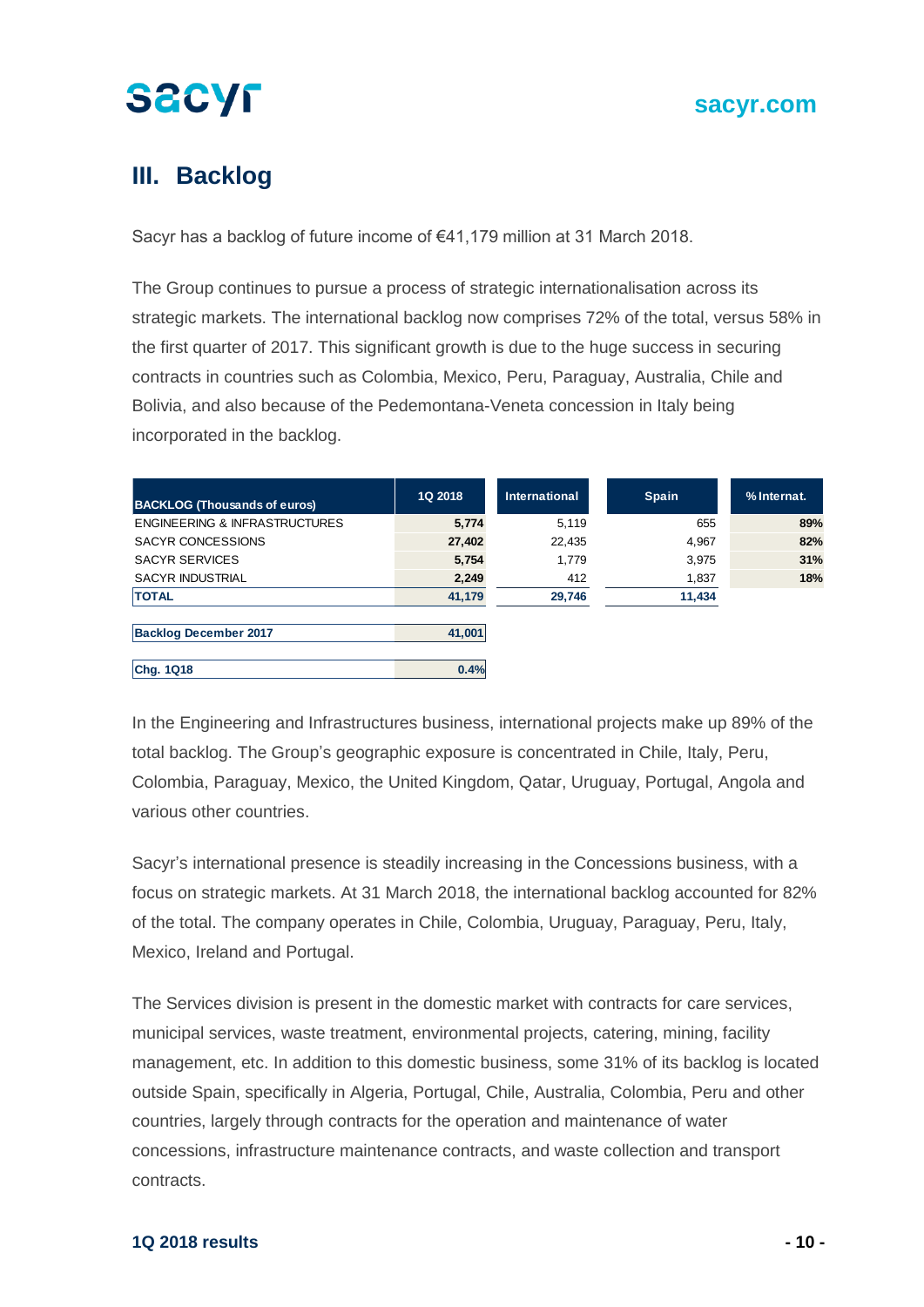

### **sacyr.com**

Sacyr Industrial is present in countries such as Australia, Bolivia, Oman, Mexico, Peru, Panama, Chile, Colombia and Ecuador, as well as Spain, with numerous projects in the oil and gas sector and electricity infrastructure sectors and in power plants, cement plants, desalination plants and waste treatment facilities. It now has backlog projects of €2,249 million, 18% of which is located abroad.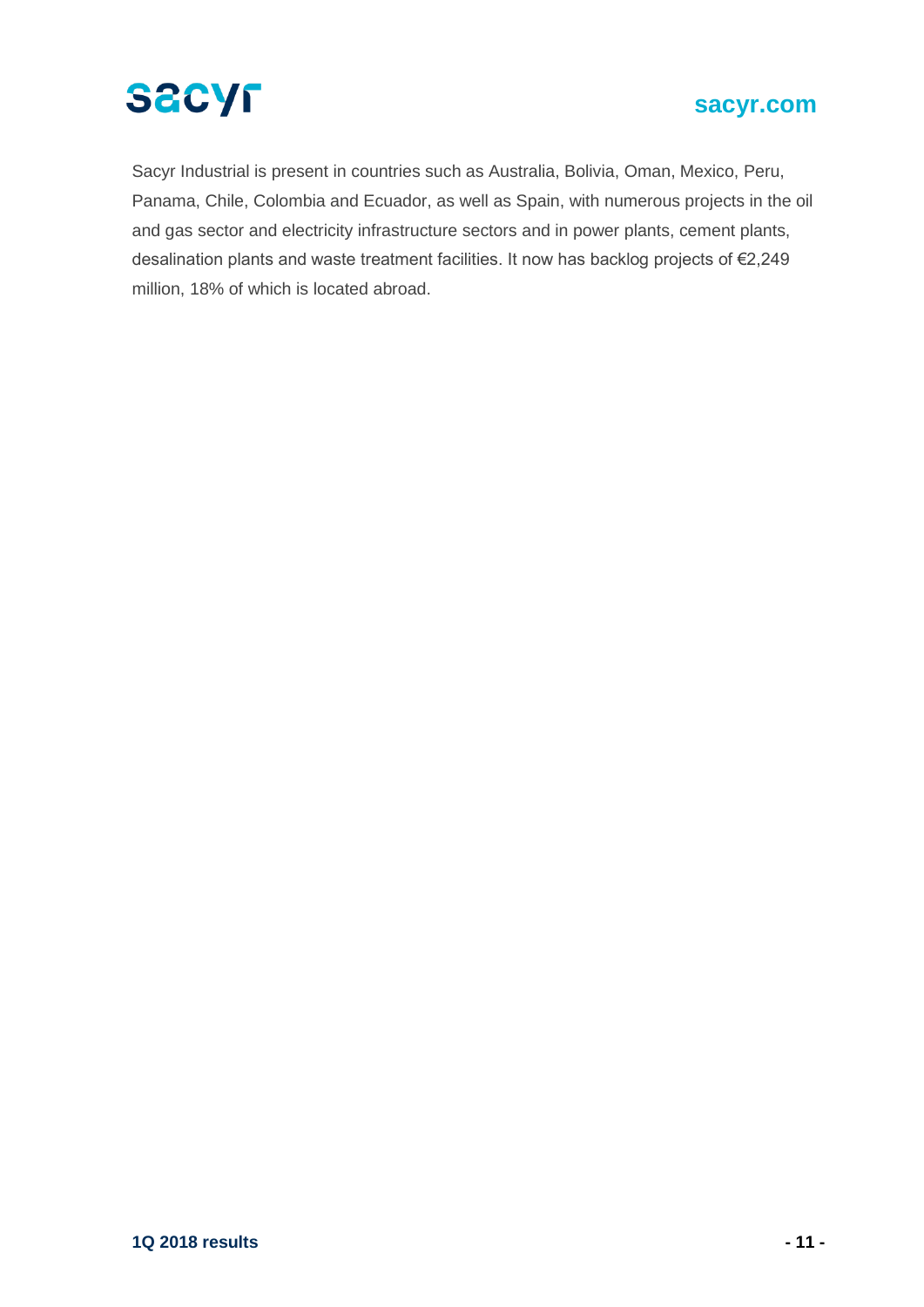### **sacyr.com**

## **IV. Consolidated balance sheet**

| <b>BALANCE SHEET</b>                                             | <b>MAR. 2018</b> | <b>DEC. 2017</b> | Chg 1Q 18  |
|------------------------------------------------------------------|------------------|------------------|------------|
| (Thousands of Euros)                                             |                  |                  |            |
| <b>NON CURRENT ASSETS</b>                                        | 8,267,171        | 8,098,032        | 169.139    |
| <b>Intangible Assets</b>                                         | 25,784           | 17,188           | 8,596      |
| Concessions Investments                                          | 1,359,627        | 1,370,054        | $-10,427$  |
| <b>Fixed Assets</b>                                              | 383,952          | 387,600          | $-3,648$   |
| <b>Financial Assets</b>                                          | 3,112,779        | 3,059,941        | 52,838     |
| Receivables from concession assets                               | 2,975,971        | 2,854,735        | 121,236    |
| <b>Other non Current Assets</b>                                  | 242,299          | 241,714          | 585        |
| Goodwill                                                         | 166,759          | 166,801          | $-42$      |
| <b>CURRENT ASSETS</b>                                            | 5,203,832        | 5,478,224        | $-274,391$ |
| Non current assets held for sale                                 | 455,116          | 454,992          | 124        |
| Inventories                                                      | 201,810          | 199,937          | 1,873      |
| Receivables from concession assets                               | 261,331          | 260,278          | 1,053      |
| <b>Accounts Receivable</b>                                       | 2,024,732        | 2,333,664        | $-308,931$ |
| <b>Financial Assets</b>                                          | 101,216          | 113,361          | $-12,145$  |
| Cash                                                             | 2,159,627        | 2,115,992        | 43,635     |
| <b>ASSETS = LIABILITIES</b>                                      | 13,471,003       | 13,576,256       | $-105,253$ |
|                                                                  |                  |                  |            |
| <b>EQUITY</b>                                                    | 1,554,722        | 2,004,421        | $-449,699$ |
| Shareholder's Equity                                             | 1,193,365        | 1,652,140        | $-458,775$ |
| Minority Interests                                               | 361,357          | 352,281          | 9,076      |
| <b>NON CURRENT LIABILITIES</b>                                   | 7,775,775        | 7,253,241        | 522,534    |
| <b>Financial Debt</b>                                            | 5,074,629        | 4,729,167        | 345,463    |
| Financial Instruments at fair value                              | 154,448          | 192,800          | $-38,353$  |
| Provisions                                                       | 479,761          | 294,882          | 184,880    |
| Other non current Liabilities                                    | 576,728          | 547,141          | 29,587     |
| Other hedged debt                                                | 1,490,209        | 1,489,252        | 957        |
| <b>CURRENT LIABILITIES</b>                                       | 4,140,506        | 4,318,594        | $-178,088$ |
| Liabilities associated with the non current assets held for sale | 175,371          | 176,965          | $-1,594$   |
| <b>Financial Debt</b>                                            | 743,558          | 921,205          | $-177,647$ |
| Financial Instruments at fair value                              | 23,973           | 27,127           | $-3,154$   |
| <b>Trade Accounts Payable</b>                                    | 2,433,912        | 2,460,967        | $-27,055$  |
| <b>Operating Provisions</b>                                      | 145,651          | 122,726          | 22,925     |
| Other current liabilities                                        | 618,041          | 609,604          | 8,437      |

The main changes in the first quarter of 2018 derive from the first-time application of IFRS 15. As indicated in the Group's financial statements, an adjustment of €416 million was recognised in equity at 1 January 2018.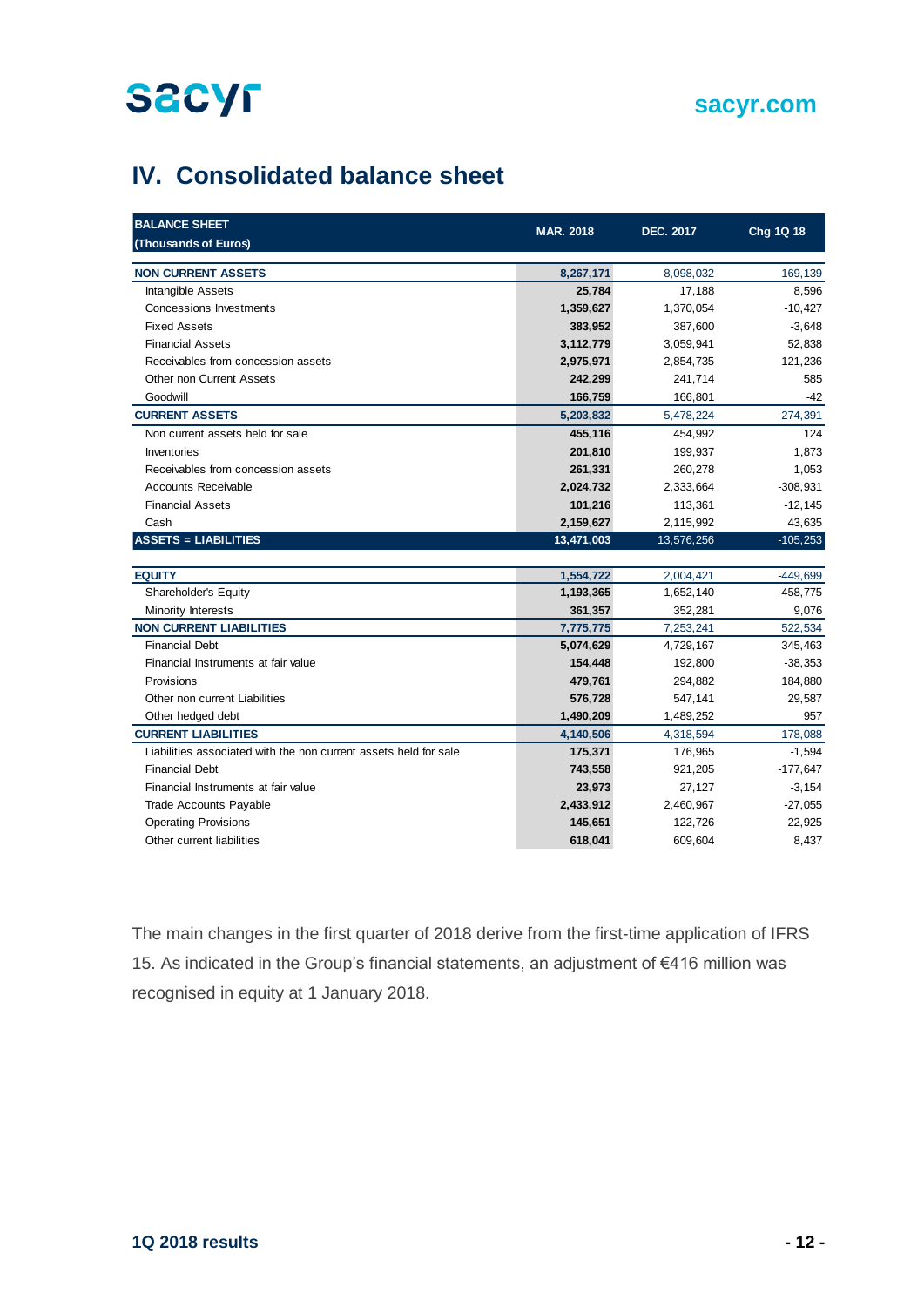## **Financial debt**

The Group's net debt amounted to €3,557 million. The breakdown and change with respect to December 2017 is as follows:

| $\epsilon$ million                | Q1 2018 | 2H 2017 | <b>VAR. Q1</b> |
|-----------------------------------|---------|---------|----------------|
| <b>Project Finance</b>            | 2,568   | 2.517   | 51             |
| Bank borrowings (operating lines) | 491     | 499     | -8             |
| Capital Markets (Bonds + ECP)     | 498     | 406     | 92             |
|                                   |         |         |                |
| <b>Net Debt</b>                   | 3,557   | 3,421   | 136            |

**Bank borrowings:** The Group's bank debt stands at €491 million: working capital finance used by the Group in its different businesses. This amount includes the bank debt of each of the Group's business areas and the financial liability associated with the holding company.

**Capital markets:** The holding company registered a financial liability of €498 million at 31 March 2018, due mainly to the outstanding balance of the convertible bond issue, which was placed in 2014 and is due to mature in 2019, and the ECP programme, which saw considerable activity in the latter months. This finance is used by the parent company in its financial management and coordination activities as the Group's controlling company, meeting the financial requirements of the various Group companies.

**Project finance:** Totals €2,568 million and is associated with very long-term project finance. This debt is repaid with cash flow generated by the projects.

Movement in net debt during 1Q 2018 was as follows: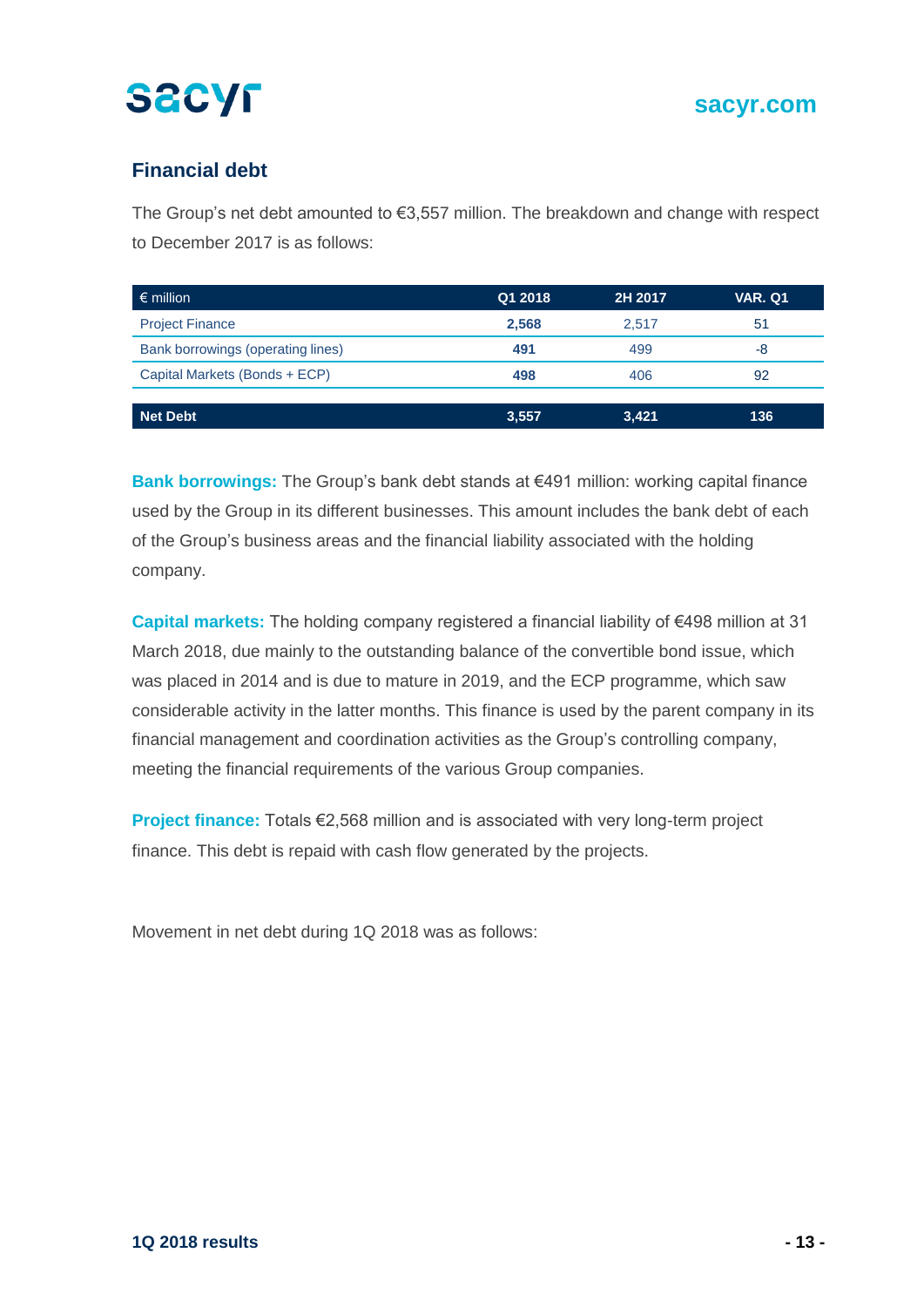

**sacyr.com**

**Net Debt Evolution** 

 $\epsilon$  million

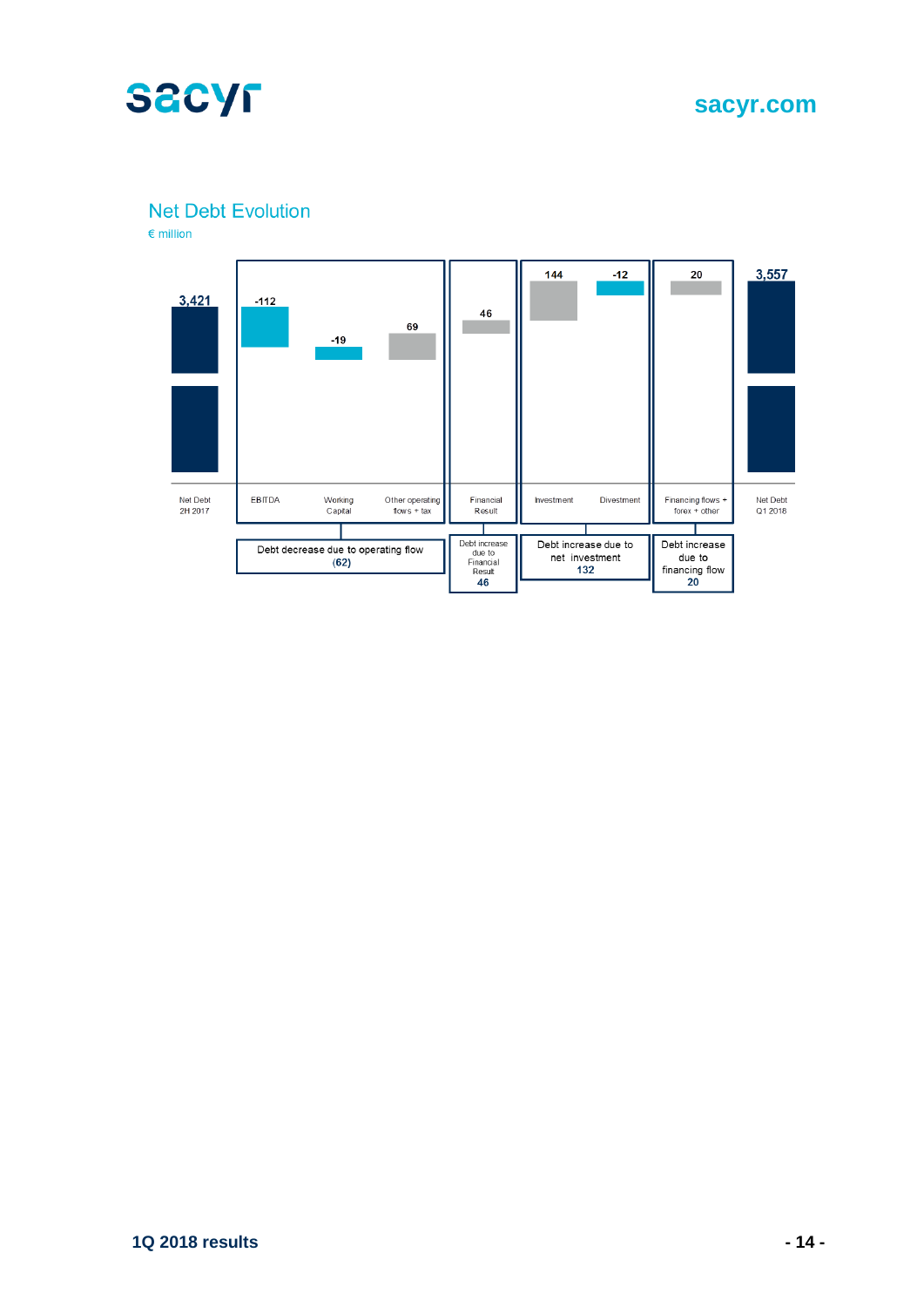

## **sacyr.com**

## **V. Performance by business area**

| <b>CONSOLIDATED INCOME STATEMENT AS OF MARCH 2018</b>  |                                 |                                    |                                 |                                   |                                 |              |
|--------------------------------------------------------|---------------------------------|------------------------------------|---------------------------------|-----------------------------------|---------------------------------|--------------|
| (Thousands of Euros)                                   | Eng &<br><b>Infrastructures</b> | <b>Sacyr</b><br><b>Concessions</b> | <b>Sacyr</b><br><b>Services</b> | <b>Sacyr</b><br><b>Industrial</b> | Holding &<br><b>Adjustments</b> | <b>TOTAL</b> |
|                                                        |                                 |                                    |                                 |                                   |                                 |              |
| <b>Turnover</b>                                        | 400,389                         | 144,588                            | 251,963                         | 133,042                           | $-42,684$                       | 887,298      |
| <b>Other Sales</b>                                     | 48,291                          | 26,764                             | 2,826                           | 1,062                             | 75                              | 79,018       |
| <b>Total Income</b>                                    | 448,680                         | 171,353                            | 254,789                         | 134,104                           | $-42,609$                       | 966,317      |
| <b>External and Operating Expenses</b>                 | $-419,289$                      | $-112,387$                         | $-235,492$                      | $-124,203$                        | 36,549                          | $-854, 821$  |
| <b>GROSS OPERATING PROFIT</b>                          | 29,391                          | 58,966                             | 19,298                          | 9,902                             | $-6,060$                        | 111,496      |
| Depreciation                                           | $-6,211$                        | $-11,545$                          | $-9,725$                        | $-2,291$                          | $-504$                          | $-30,277$    |
| Trade Provisions and non recurring items               | $-7,531$                        | 1,047                              | $-856$                          | $-15$                             | 6                               | $-7,350$     |
| <b>NET OPERATING PROFIT</b>                            | 15,649                          | 48,467                             | 8,716                           | 7,595                             | $-6,558$                        | 73,870       |
| <b>Financial results</b>                               | 1,068                           | $-27,953$                          | $-2,315$                        | $-1,442$                          | $-15,332$                       | $-45,974$    |
| Forex results                                          | 1,185                           | $-1,224$                           | $-122$                          | 9                                 | $-6,826$                        | $-6,978$     |
| Results from equity accounted subsidiaries             | $-123$                          | 1,520                              | 1,119                           | $-2$                              | 48,100                          | 50,613       |
| Provisions for financial investments                   | $-18$                           | $-90$                              | $-128$                          | $\mathbf 0$                       | $\Omega$                        | $-237$       |
| Change in value of financial instruments at fair value | 0                               | $-4,433$                           | $-864$                          | $-197$                            | $-10,771$                       | $-16,264$    |
| Results from sales of non current assets               | 115                             | 21                                 | 150                             | 10                                | 0                               | 296          |
| <b>PROFIT BEFORE TAXES</b>                             | 17,876                          | 16,308                             | 6,556                           | 5,974                             | 8,613                           | 55,327       |
| Corporate Tax                                          | $-6,094$                        | $-6,731$                           | $-1,924$                        | $-2,317$                          | 6,948                           | $-10,118$    |
| PROFIT FOR CONTINUING ACTIVITIES                       | 11,782                          | 9,577                              | 4,632                           | 3,656                             | 15,561                          | 45,209       |
| PROFIT FOR DISCONTINUING ACTIVITIES                    | $\overline{0}$                  | 0                                  | 0                               | $\overline{0}$                    | $\overline{0}$                  | $\mathbf 0$  |
| <b>CONSOLIDATE RESULTS</b>                             | 11,782                          | 9,577                              | 4,632                           | 3,656                             | 15,561                          | 45,209       |
| <b>Minorities</b>                                      | $-5,238$                        | $-4,857$                           | 182                             | $-641$                            | 178                             | $-10,376$    |
| <b>NET ATTRIBUTABLE PROFIT</b>                         | 6,544                           | 4,720                              | 4,814                           | 3,015                             | 15,739                          | 34,833       |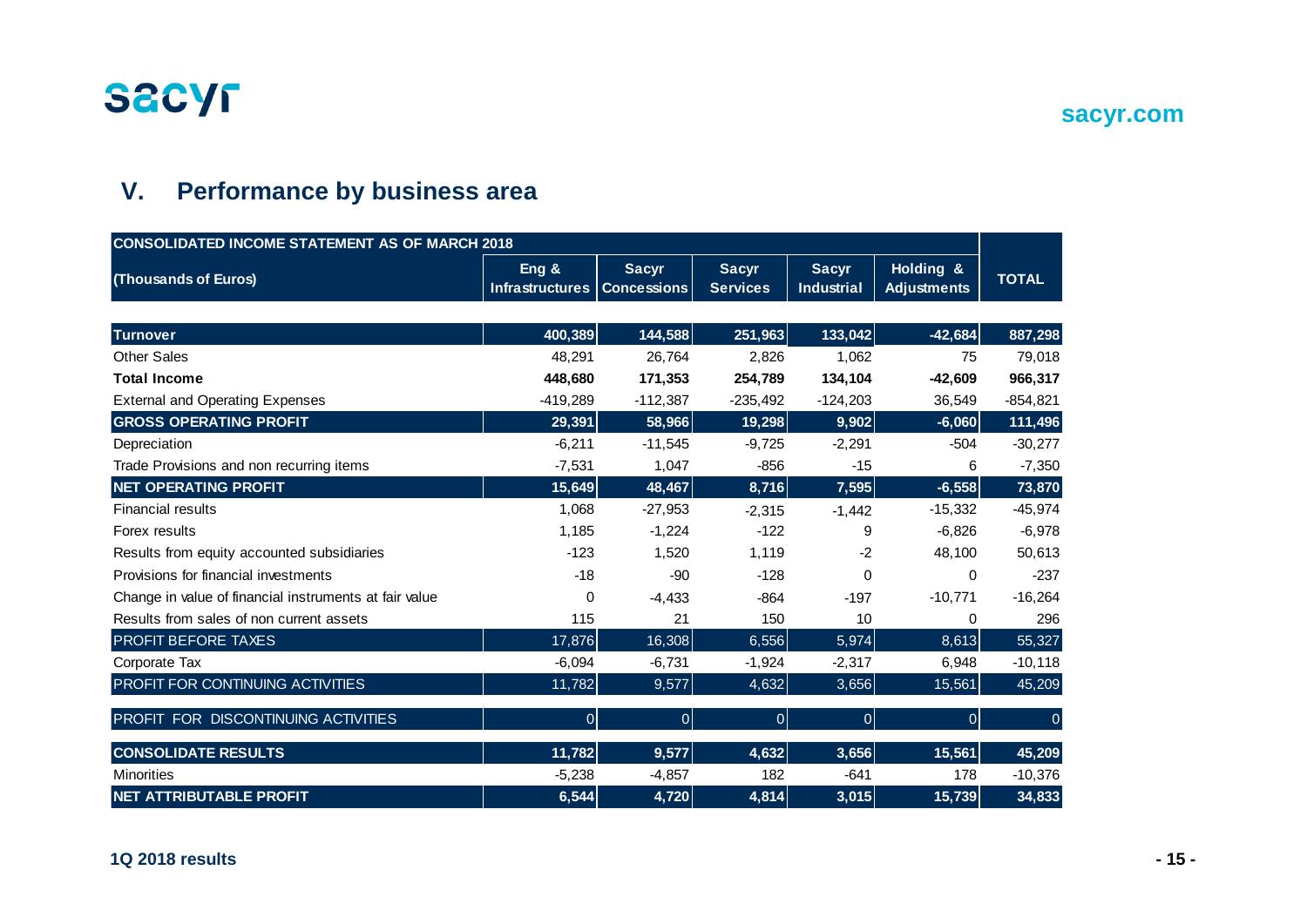

| <b>CONSOLIDATED INCOME STATEMENT AS OF MARCH 2017</b>  |                          |                                    |                                 |                                   |                                 |                |
|--------------------------------------------------------|--------------------------|------------------------------------|---------------------------------|-----------------------------------|---------------------------------|----------------|
| (Thousands of Euros)                                   | Eng &<br>Infrastructures | <b>Sacyr</b><br><b>Concessions</b> | <b>Sacyr</b><br><b>Services</b> | <b>Sacyr</b><br><b>Industrial</b> | Holding &<br><b>Adjustments</b> | <b>TOTAL</b>   |
|                                                        |                          |                                    |                                 |                                   |                                 |                |
| <b>Turnover</b>                                        | 350,587                  | 131,143                            | 227,882                         | 122,005                           | $-45,697$                       | 785,921        |
| <b>Other Sales</b>                                     | 12,617                   | 1,731                              | 3,440                           | 971                               | 318                             | 19,079         |
| <b>Total Income</b>                                    | 363,205                  | 132,875                            | 231,322                         | 122,976                           | $-45,379$                       | 805,000        |
| <b>External and Operating Expenses</b>                 | $-348,227$               | $-78,512$                          | $-213,763$                      | $-113,445$                        | 42,902                          | $-711,044$     |
| <b>GROSS OPERATING PROFIT</b>                          | 14,978                   | 54,363                             | 17,559                          | 9,531                             | $-2,476$                        | 93,955         |
| Depreciation                                           | $-4,077$                 | $-11,433$                          | $-8,949$                        | $-2,149$                          | $-499$                          | $-27,107$      |
| Trade Provisions and non recurring items               | 1,007                    | $-2,265$                           | $-814$                          | 3                                 | 3                               | $-2,066$       |
| <b>NET OPERATING PROFIT</b>                            | 11,908                   | 40,665                             | 7,796                           | 7,385                             | $-2,972$                        | 64,783         |
| <b>Financial results</b>                               | $-1,206$                 | $-25,039$                          | $-2,213$                        | $-775$                            | $-16,455$                       | $-45,688$      |
| Forex results                                          | 1,785                    | $-10$                              | $-209$                          | -98                               | $-164$                          | 1,305          |
| Results from equity accounted subsidiaries             | 99                       | 1,245                              | 1,646                           | 28                                | 55,358                          | 58,376         |
| Provisions for financial investments                   | 3                        | $-1,205$                           | $-870$                          | 513                               | $\Omega$                        | $-1,558$       |
| Change in value of financial instruments at fair value | 0                        | $-4,508$                           | $-929$                          | $-281$                            | $-26,180$                       | $-31,898$      |
| Results from sales of non current assets               | 391                      | 23                                 | 510                             | $-513$                            | 0                               | 411            |
| <b>PROFIT BEFORE TAXES</b>                             | 12,980                   | 11,172                             | 5,731                           | 6,261                             | 9,588                           | 45,731         |
| Corporate Tax                                          | $-7,272$                 | $-3,503$                           | $-1,839$                        | $-2,051$                          | 4,711                           | $-9,954$       |
| PROFIT FOR CONTINUING ACTIVITIES                       | 5,708                    | 7,670                              | 3,892                           | 4,210                             | 14,298                          | 35,777         |
| PROFIT FOR DISCONTINUING ACTIVITIES                    | $\overline{0}$           | $\overline{0}$                     | 0                               | $\overline{0}$                    | 0                               | $\overline{0}$ |
| <b>CONSOLIDATE RESULTS</b>                             | 5,708                    | 7,670                              | 3,892                           | 4,210                             | 14,298                          | 35,777         |
| <b>Minorities</b>                                      | $-31$                    | $-3,362$                           | 256                             | $-1,356$                          | 38                              | $-4,454$       |
| <b>NET ATTRIBUTABLE PROFIT</b>                         | 5,677                    | 4,308                              | 4,148                           | 2,853                             | 14,337                          | 31,323         |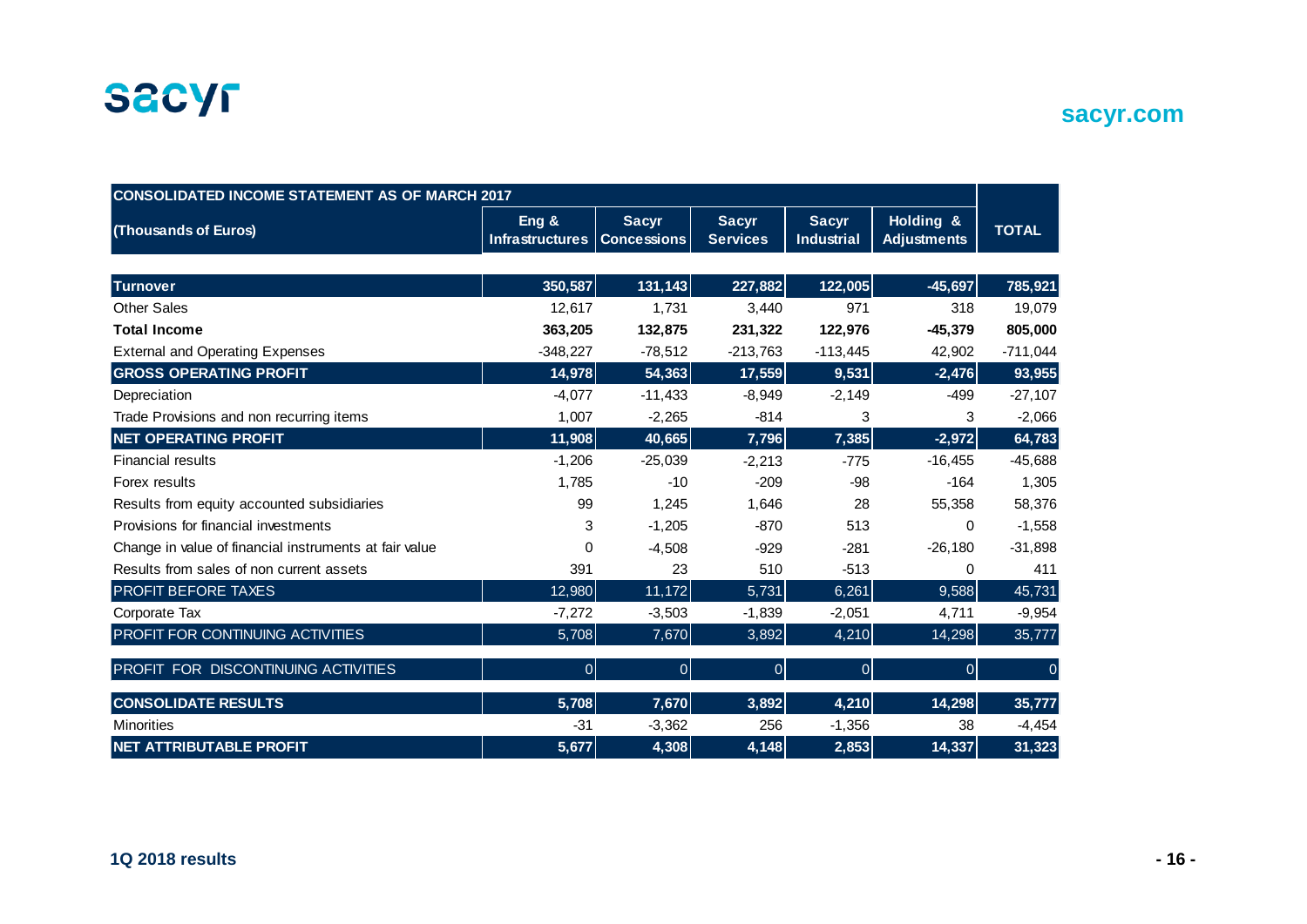| <b>CONSOLIDATED BALANCE SHEET AS OF MARCH 2018</b>               |                            |                                    |                                 |                                   |                          |              |
|------------------------------------------------------------------|----------------------------|------------------------------------|---------------------------------|-----------------------------------|--------------------------|--------------|
| (Thousands of Euros)                                             | Eng $8$<br>Infrastructures | <b>Sacyr</b><br><b>Concessions</b> | <b>Sacyr</b><br><b>Services</b> | <b>Sacyr</b><br><b>Industrial</b> | Holding &<br>adjustments | <b>TOTAL</b> |
|                                                                  |                            |                                    |                                 |                                   |                          |              |
| <b>NON CURRENT ASSETS</b>                                        | 1,398,596                  | 3,472,238                          | 820,086                         | 190,144                           | 2,386,106                | 8,267,171    |
| Intangible Assets                                                | 550                        | 76                                 | 22,298                          | 1,475                             | 1,384                    | 25,784       |
| Concessions Investments                                          | 48,436                     | 1,065,955                          | 245,235                         | 0                                 | 0                        | 1,359,627    |
| <b>Fixed Assets</b>                                              | 125,820                    | 2,898                              | 155,046                         | 96,854                            | 3,334                    | 383,952      |
| <b>Financial Assets</b>                                          | 176,199                    | 425,456                            | 105,750                         | 23,986                            | 2,381,388                | 3,112,779    |
| Receivables for concession assets                                | 1,047,591                  | 1,738,045                          | 190,335                         | 0                                 | 0                        | 2,975,971    |
| Other non Current Assets                                         | 0                          | 239,808                            | 2,492                           | $\Omega$                          | 0                        | 242,299      |
| Goodwill                                                         | 0                          | 0                                  | 98,930                          | 67,829                            | 0                        | 166,759      |
| <b>CURRENT ASSETS</b>                                            | 3,734,898                  | 1,110,057                          | 442,517                         | 393,428                           | $-477,068$               | 5,203,832    |
| Non current assets held for sale                                 | $\Omega$                   | 282,914                            | $\Omega$                        | $\Omega$                          | 172,202                  | 455,116      |
| Inventories                                                      | 164,327                    | 277                                | 17,795                          | 19,405                            | 6                        | 201,810      |
| Receivables for concession assets                                | 262                        | 257,755                            | 3,314                           | 0                                 | 0                        | 261,331      |
| Accounts Receivable                                              | 1,570,466                  | 153,842                            | 335,424                         | 218,854                           | $-253,854$               | 2,024,732    |
| <b>Financial Assets</b>                                          | 416,223                    | 21,004                             | 26.742                          | 45,711                            | $-408, 464$              | 101,216      |
| Cash                                                             | 1,583,621                  | 394,266                            | 59,242                          | 109,457                           | 13,042                   | 2,159,627    |
| <b>ASSETS = LIABILITIES</b>                                      | 5,133,494                  | 4,582,295                          | 1,262,603                       | 583,572                           | 1,909,038                | 13,471,003   |
| <b>Equity</b>                                                    | 341,672                    | 987,616                            | 281,442                         | 128,472                           | $-184,479$               | 1,554,722    |
| Shareholder's Equity                                             | 315,942                    | 696,919                            | 272,495                         | 87,870                            | $-179,861$               | 1,193,365    |
| Minority Interests                                               | 25,729                     | 290,697                            | 8,947                           | 40,602                            | $-4,619$                 | 361,357      |
| <b>NON CURRENT LIABILITIES</b>                                   | 2,328,294                  | 2,958,062                          | 620,222                         | 130,107                           | 1,739,090                | 7,775,775    |
| <b>Financial Debt</b>                                            | 1,793,552                  | 2,321,705                          | 336,507                         | 106,000                           | 516,866                  | 5,074,629    |
| Financial Instruments at fair value                              | 0                          | 120,621                            | 12,991                          | 216                               | 20,620                   | 154,448      |
| Provisions                                                       | 332,466                    | 67,260                             | 110,388                         | 10,610                            | $-40,962$                | 479,761      |
| Other non current Liabilities                                    | 202,276                    | 448,477                            | 160,334                         | 13,282                            | $-247,642$               | 576,728      |
| Other hedged debt                                                | 0                          | 0                                  | 0                               | 0                                 | 1,490,209                | 1,490,209    |
| <b>CURRENT LIABILITIES</b>                                       | 2,463,528                  | 636,617                            | 360,940                         | 324,993                           | 354,428                  | 4,140,506    |
| Liabilities associated with the non current assets held for sale | $\mathbf 0$                | $\mathbf 0$                        | 0                               | 0                                 | 175,371                  | 175,371      |
| <b>Financial Debt</b>                                            | 161,690                    | 214.090                            | 57.968                          | 30,093                            | 279,718                  | 743,558      |

Financial instruments at fair value 0 21,893 1,448 632 0 23,973 Trade Accounts Payable 2,433,912 Operating Provisions 79,248 12,583 20,971 6,630 26,220 145,651 Other current liabilities 432,334 105,869 145,419 46,681 -112,261 618,041

## **sacyr.com**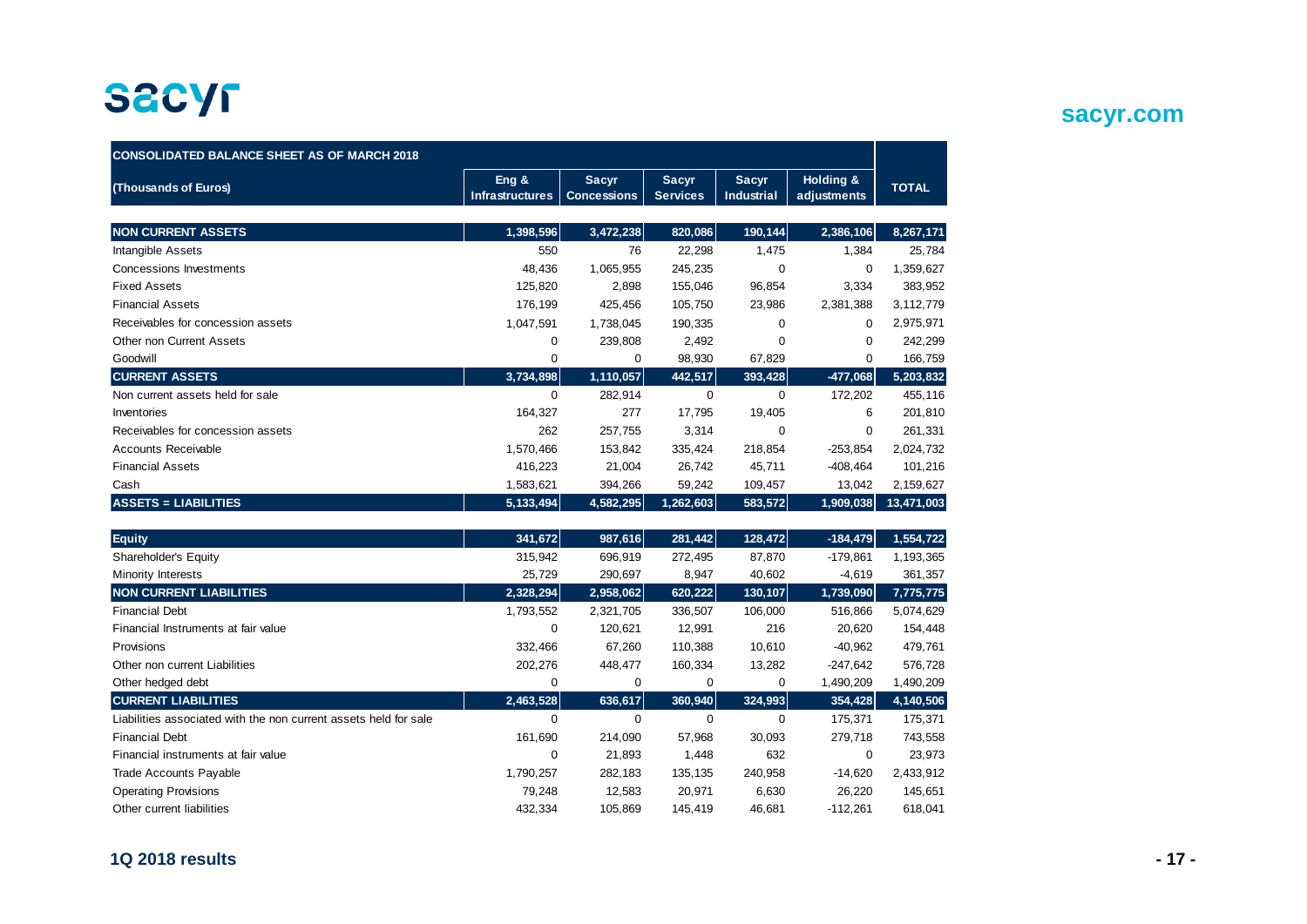

## **sacyr.com**

| <b>CONSOLIDATED BALANCE SHEET AS OF DECEMBER 2017</b>            |                                 |                                    |                                 |                                   |                          |              |
|------------------------------------------------------------------|---------------------------------|------------------------------------|---------------------------------|-----------------------------------|--------------------------|--------------|
| (Thousands of Euros)                                             | Eng &<br><b>Infrastructures</b> | <b>Sacyr</b><br><b>Concessions</b> | <b>Sacyr</b><br><b>Services</b> | <b>Sacyr</b><br><b>Industrial</b> | Holding &<br>adjustments | <b>TOTAL</b> |
|                                                                  |                                 |                                    |                                 |                                   |                          |              |
| <b>NON CURRENT ASSETS</b>                                        | 1,304,452                       | 3,397,139                          | 798,911                         | 188,215                           | 2,409,315                | 8,098,032    |
| Intangible Assets                                                | 638                             | 82                                 | 13,411                          | 1,572                             | 1,485                    | 17,188       |
| Concessions Investments                                          | 48,828                          | 1,073,928                          | 247,298                         | 0                                 | $\mathbf 0$              | 1,370,054    |
| <b>Fixed Assets</b>                                              | 127,378                         | 2,496                              | 155,344                         | 98,861                            | 3,521                    | 387,600      |
| <b>Financial Assets</b>                                          | 135,245                         | 392,548                            | 107,886                         | 19,952                            | 2,404,310                | 3,059,941    |
| Receivables for concession assets                                | 992,364                         | 1,688,862                          | 173,509                         | 0                                 | $\mathbf 0$              | 2,854,735    |
| Other non Current Assets                                         | 0                               | 239,223                            | 2,492                           | 0                                 | 0                        | 241,714      |
| Goodwill                                                         | $\mathbf 0$                     | 0                                  | 98,971                          | 67,829                            | $\Omega$                 | 166,801      |
| <b>CURRENT ASSETS</b>                                            | 3,969,527                       | 1,054,859                          | 445,836                         | 425,446                           | $-417,444$               | 5,478,224    |
| Non current assets held for sale                                 | $\mathbf 0$                     | 282,760                            | $\mathbf 0$                     | 0                                 | 172,232                  | 454,992      |
| Inventories                                                      | 159,927                         | 288                                | 18,292                          | 18,108                            | 3,322                    | 199,937      |
| Receivables for concession assets                                | 265                             | 256,093                            | 3,920                           | 0                                 | $\mathbf 0$              | 260,278      |
| <b>Accounts Receivable</b>                                       | 1,749,613                       | 190,846                            | 314,714                         | 246,425                           | $-167,934$               | 2,333,664    |
| <b>Financial Assets</b>                                          | 444,445                         | 6,572                              | 53,966                          | 54,104                            | $-445,726$               | 113,361      |
| Cash                                                             | 1,615,277                       | 318,300                            | 54,945                          | 106,809                           | 20,662                   | 2,115,992    |
| <b>ASSETS = LIABILITIES</b>                                      | 5,273,979                       | 4,451,998                          | 1,244,746                       | 613,661                           | 1,991,871                | 13,576,256   |
|                                                                  |                                 |                                    |                                 |                                   |                          |              |
| <b>Equity</b>                                                    | 428,814                         | 968,118                            | 293,156                         | 135,464                           | 178,869                  | 2,004,421    |
| Shareholder's Equity                                             | 408,323                         | 685,108                            | 283,971                         | 91,629                            | 183,108                  | 1,652,140    |
| Minority Interests                                               | 20,490                          | 283,009                            | 9,185                           | 43,835                            | $-4,239$                 | 352,281      |
| <b>NON CURRENT LIABILITIES</b>                                   | 2,335,900                       | 2,759,044                          | 584,083                         | 129,593                           | 1,444,622                | 7,253,241    |
| <b>Financial Debt</b>                                            | 1,800,895                       | 2,133,586                          | 302,592                         | 105,359                           | 386,735                  | 4,729,167    |
| Financial Instruments at fair value                              | 0                               | 124,815                            | 13,670                          | 559                               | 53,756                   | 192,800      |
| Provisions                                                       | 347,197                         | 66,518                             | 109,647                         | 11,133                            | $-239,613$               | 294,882      |
| Other non current Liabilities                                    | 187,808                         | 434,124                            | 158,175                         | 12,542                            | $-245,507$               | 547,141      |
| Other hedged debt                                                | 0                               | 0                                  | 0                               | 0                                 | 1,489,252                | 1,489,252    |
| <b>CURRENT LIABILITIES</b>                                       | 2,509,266                       | 724,837                            | 367,507                         | 348,604                           | 368,381                  | 4,318,594    |
| Liabilities associated with the non current assets held for sale | $\mathbf 0$                     | $\mathbf 0$                        | 0                               | 0                                 | 176,965                  | 176,965      |
| <b>Financial Debt</b>                                            | 172,887                         | 297,913                            | 78,361                          | 39,922                            | 332,122                  | 921,205      |
| Financial instruments at fair value                              | 0                               | 25,347                             | 1,351                           | 429                               | $\mathbf 0$              | 27,127       |
| Trade Accounts Payable                                           | 1,829,433                       | 261,105                            | 128,681                         | 251,473                           | $-9,725$                 | 2,460,967    |
| <b>Operating Provisions</b>                                      | 80,650                          | 14,285                             | 20,552                          | 6,864                             | 376                      | 122,726      |
| Other current liabilities                                        | 426,295                         | 126,187                            | 138,563                         | 49,916                            | $-131,357$               | 609,604      |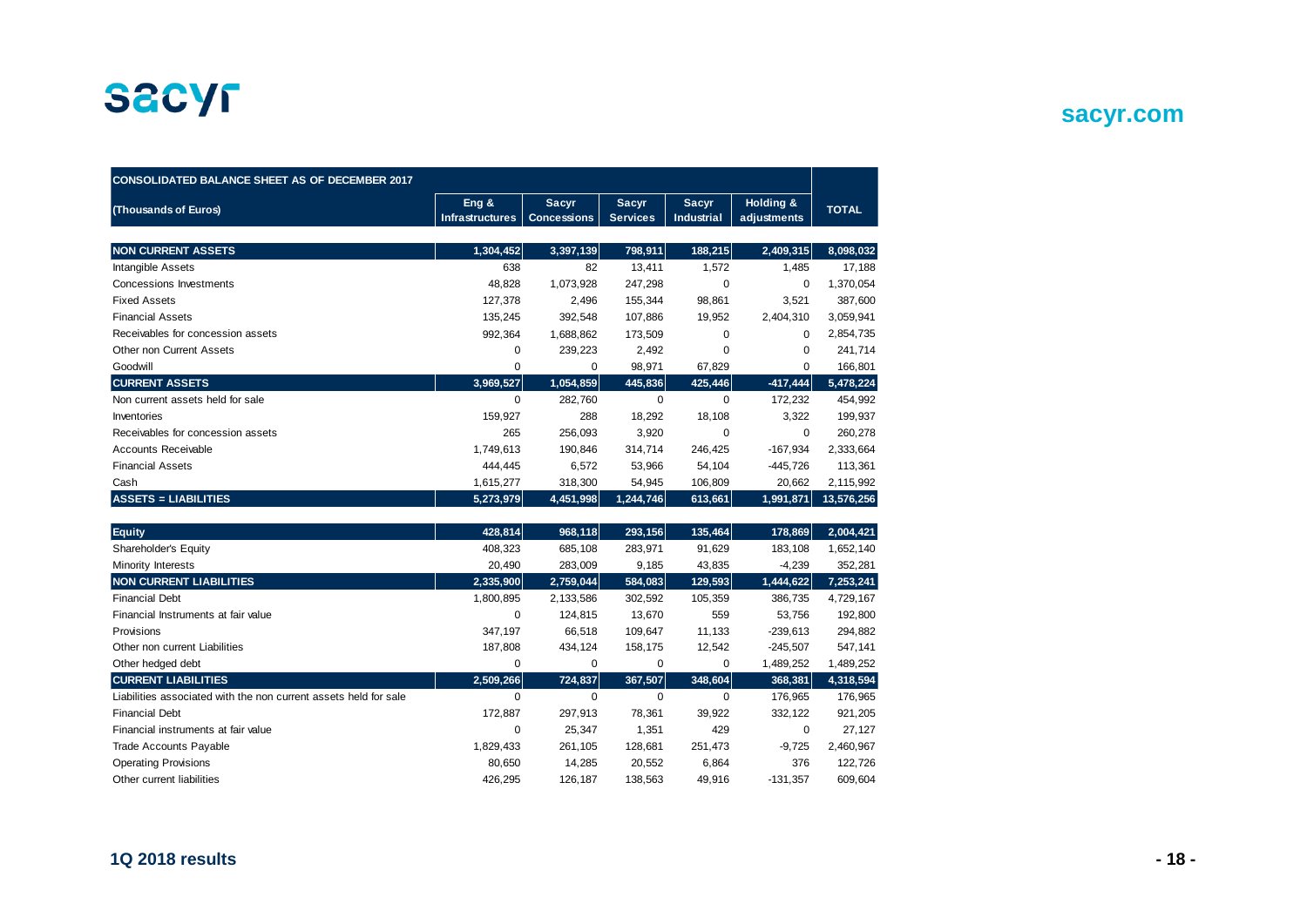## **ENGINEERING AND INFRASTRUCTURES**

| (Thousands of euros) | 1Q 2018 | 1Q 2017 | % Var |
|----------------------|---------|---------|-------|
| <b>Revenue</b>       | 400,389 | 350,587 | 14%   |
| <b>EBITDA</b>        | 29,391  | 14,978  | 96%   |
| <b>EBITDA Margin</b> | 7.3%    | 4.3%    |       |

Revenue from Engineering and Infrastructures totalled €400 million at 31 March 2018, up 14% year-on-year, thanks to a 30% rise in revenue from international projects.

The business has a distinctly international slant, since 89% of revenue is now generated outside Spain.

Revenue from Engineering and Infrastructures followed the upward path starting in the last quarter of the previous year as initial delays on certain projects were ironed out and the contribution of the Pedemontana-Veneta motorway in Italy was reported. All this brought EBITDA to €29 million at 31 March 2018, up 96% year-on-year and showing a margin of 7.3%.

### **Procurement and backlog**

The Engineering and Infrastructures backlog totals €5,774 million, securing 43 months of activity at current turnover rates. International activities represent 89% of the total backlog.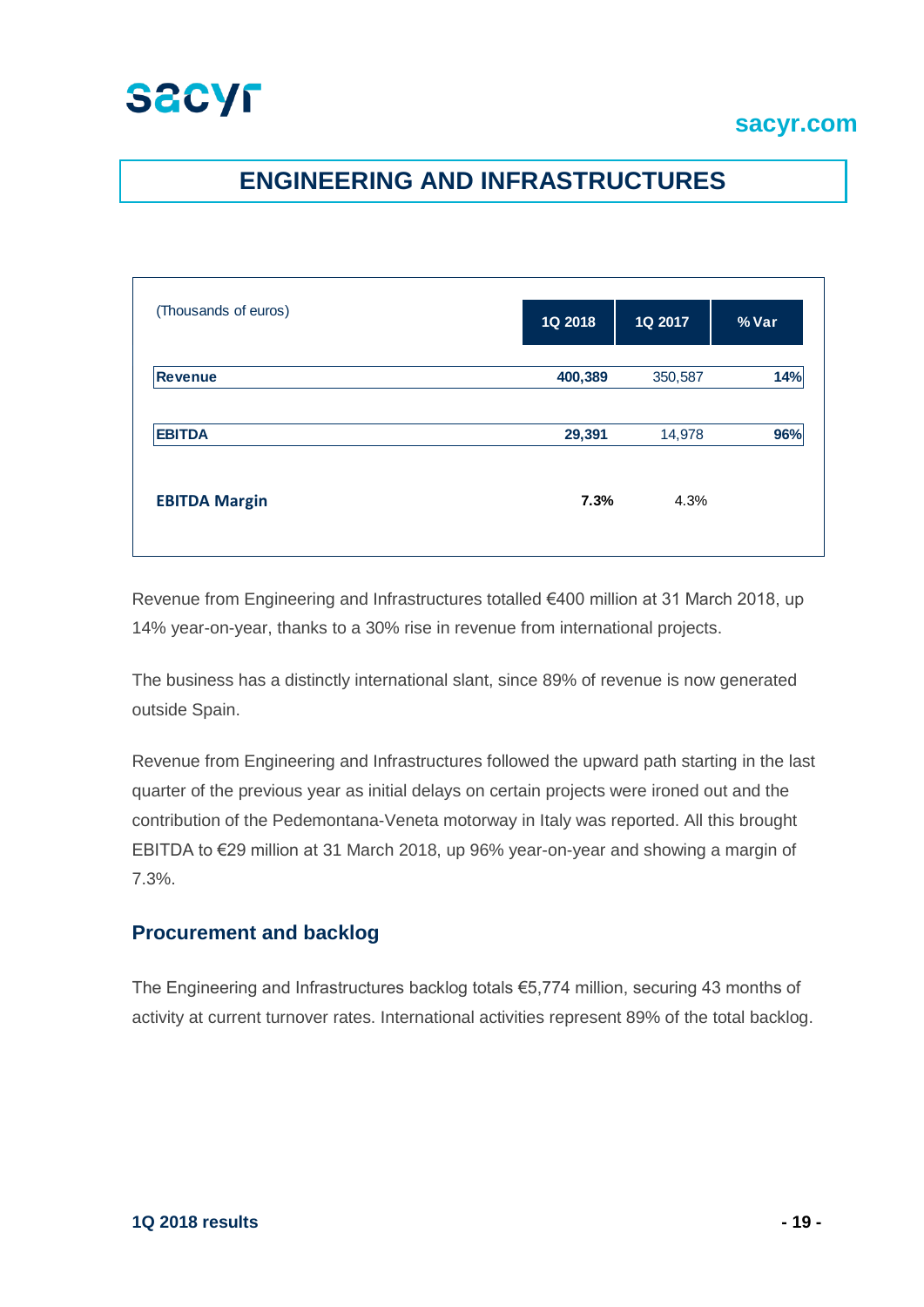The following contracts awarded in the first quarter of 2018 particularly stand out:

- Regeneration and revamping of various urban areas in Bogotá (Columbia), with a total budget of €38 million. The first project was awarded by the Urban Development Institute (IDU) and involves regenerating 71,555 square metres of the Zona Rosa district of Bogotá. The second is in the La Sabana district and involves designing and developing a pedestrian network to reorganise mobility in the area. The third urban project entails regenerating and improving Avenida Boyacá, constructing a two-way road with three lanes in each direction.
- Construction of the new El Tepual Airport in the city of Puerto Montt, Chile, for €33 million. The project includes expanding and revamping the passenger terminal, constructing 152 parking spaces, expanding vehicle access to the airport and expanding the aircraft apron, among other work. These improvements are intended to double the airport's current capacity to be able to handle three million passengers, increasing the terminal surface area from 9,900 m<sup>2</sup> to 16,000 m<sup>2</sup> and adding an additional boarding bridge to the existing five.
- Construction of the El Callao Sports Centre, redevelopment of Miguel Grau Coliseum in El Callao, and construction of the National University of San Marcos Stadium for the 2019 Pan American Games, with a total budget of €44 million.
- Construction of the new San Sebastián Metro (Guipúzcoa, Spain), for a total of €53 million.
- Construction of two metro tunnels at Plaza de las Glories, Lot 4, in Barcelona, with a total budget of €24 million.
- Expansion and refurbishment of the Quiron University Hospital in Madrid, for a total value of €18 million.
- Construction of a hotel in Las Urrutis, La Manga del Mar Menor in Murcia, with a total budget of €11 million.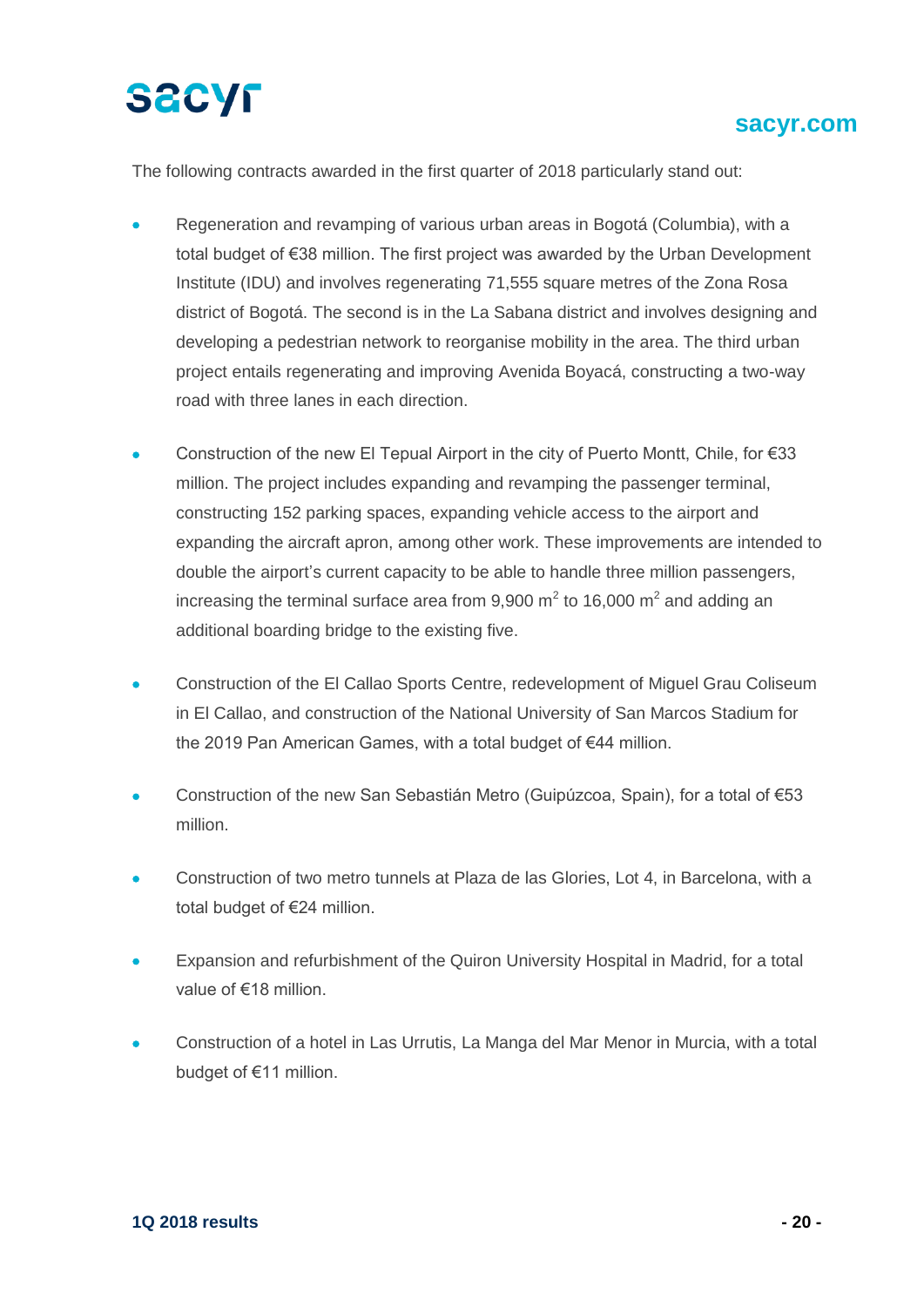

### **sacyr.com sacyr.com**

After the reporting close, Sacyr was awarded its first infrastructure projects in the United States, thereby fulfilling one of the goals in its 2015-202 strategic programme. Sacyr Ingeniería e Infraestructuras will carry out works to widen State Road 82 between Alabama Road South and Homestead South on behalf of the Florida Department of Transportation (FDOT). Furthermore, in the town of Palmetto Bay, Miami-Dade County, 30 minutes south of the city of Miami, Sacyr will design and build three new streets and expand and improve two existing streets, with a total length of 1,800 m.

Subsequent to the reporting close, Sacyr was also awarded the contract to build the new A6 motorway between Dungiven and Drumahoe in Northern Ireland (United Kingdom). The contract awarded by the Department for Infrastructure of the Government of Northern Ireland includes designing and constructing the 26-kilometre highway. The road is part of the North East Transport Corridor: a strategic connection between Belfast and the northeast of the country.

#### **Significant events**

 Opening of the new 5.5-km stretch of the São Paulo Metro (Brazil) with four new stations. The project is the first high-capacity monorail transport system in Brazil and connects the eastern and south-eastern regions of the entire São Paulo metro network.

This expansion will link with Line 2 - Green and will provide access to 351-km of lines across 23 municipalities, under a single tariff. On completion, the system will serve approximately 400,000 users a day.

 Opening of the Mutu-Ya-Kevela High School in Luanda (Angola), following a full refurbishment by Engineering and Infrastructures. The project entailed a full refurbishment of the building, preserving its original features dating from 1936-1942. It is classified as a national monument. The main work included creating new access points to the building, structural improvements and improvements to the building layout, and adaptation of classrooms to current requirements with more sports facilities. Wall mosaics, doors, flooring, interior patios, gardens, etc. were also refurbished. Furthermore, all electrical, water and ventilation systems were fully refurbished.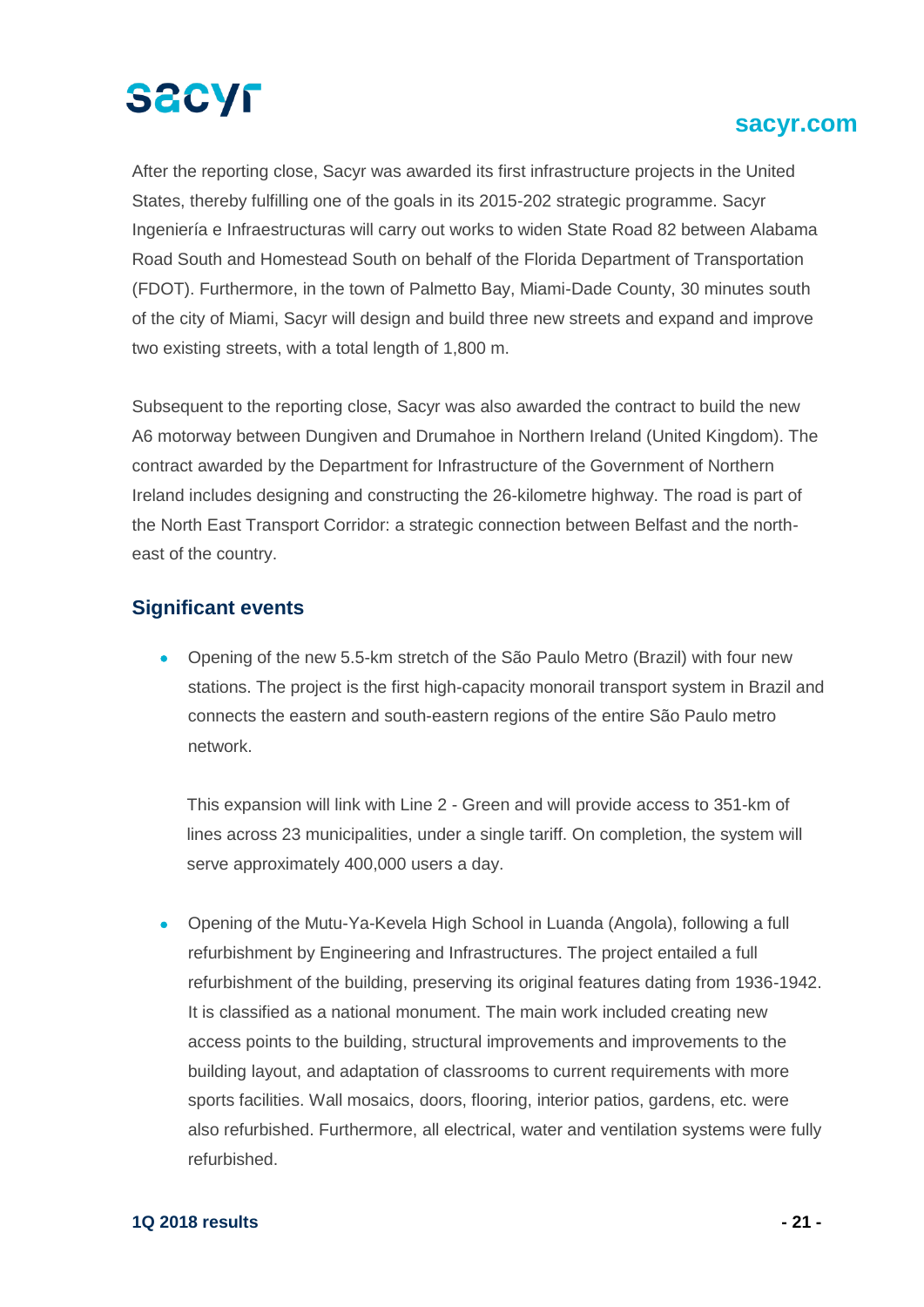## **SACYR CONCESIONES**

| (Thousands of euros)            | 1Q 2018 | 1Q 2017 | % Chg.         |
|---------------------------------|---------|---------|----------------|
| <b>Revenue</b>                  | 144,588 | 131,143 | 10%            |
| Revenue from construction       | 48,418  | 42,918  | 13%            |
| <b>Revenue from concessions</b> | 96,171  | 88,226  | 9 <sup>o</sup> |
| <b>EBITDA</b>                   | 58,966  | 54,363  |                |
| <b>EBITDA Margin</b>            | 61.3%   | 61.6%   |                |

- Revenue from the Concessions business totalled €145 million at 31 March 2018, an increase of 10% compared to the same period of the previous year thanks to higher revenue from concessions and revenue from construction.
- The initiation of work on several projects in the backlog and further progress on other projects drove up construction revenue by 13% in the first quarter of 2018 compared to the same period in the previous year. This is mainly due to the concessions of Vial Sierra Norte (Peru), Rutas del Litoral (Uruguay), Rutas del Este (Paraguay), Cúcuta-Pamplona (Colombia) and Pirámides-Tulancingo (Mexico).
- Concession revenue grew by 10% during the first quarter of the year to €96 million. This significant growth in revenue can mainly be put down to the opening of the Antofagasta Hospital (October 2017) and healthy traffic figures on Spanish motorways such as Guadalmedina.
- At 31 March, EBITDA stood at €59 million, up 8% compared to the €54 million of the same period of the previous year.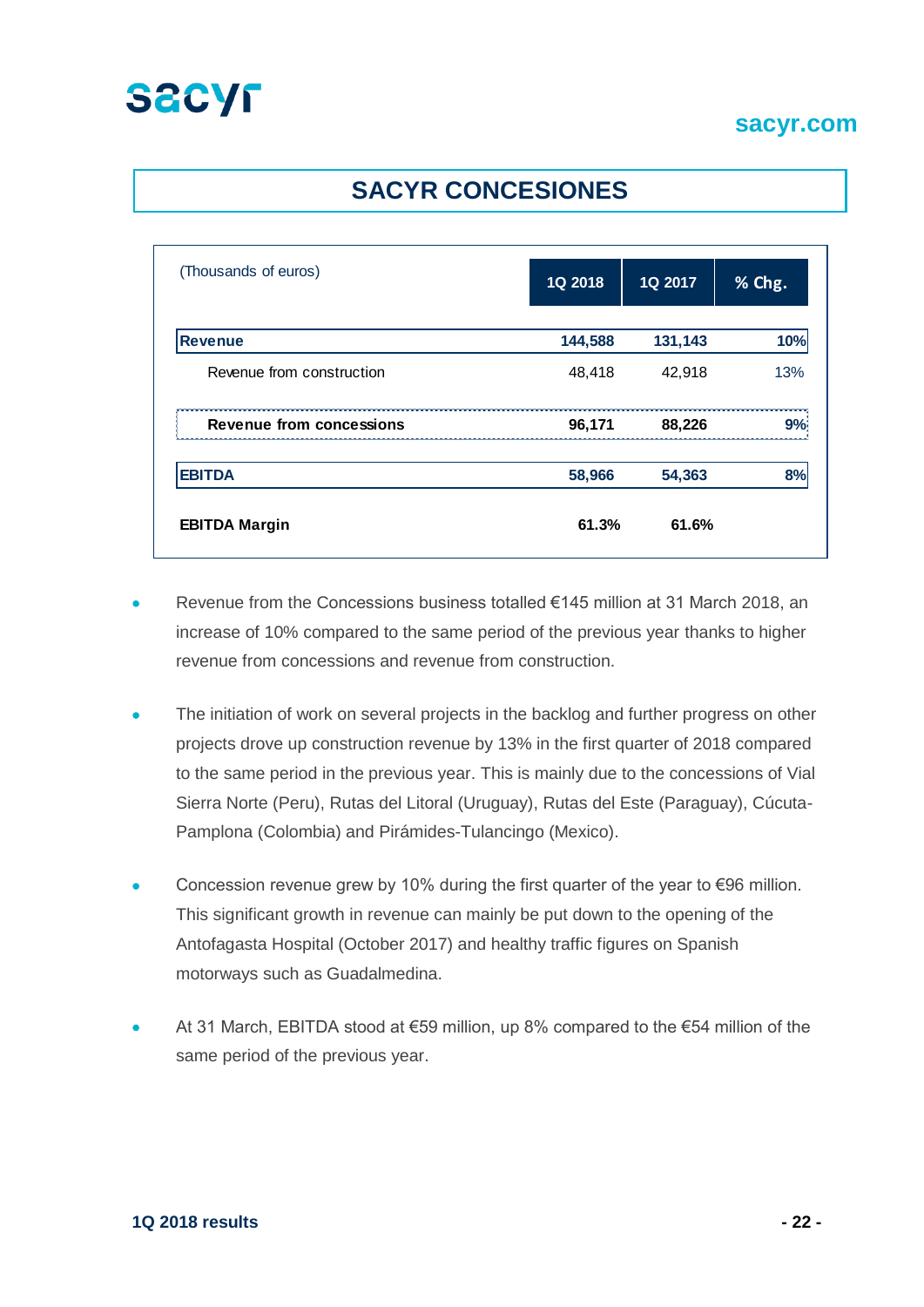

## **sacyr.com sacyr.com**

#### **REVENUE**

| <b>Euro Thousands</b>                   | Q1 2018   | Q1 2017                  | Var. (%) |
|-----------------------------------------|-----------|--------------------------|----------|
| AUTOVÍA DEL TURIA                       | 3,326.0   | 3,257.6                  | 2.1%     |
| AUTOVÍA NOROESTE C.A.R.M.               | 1,450.4   | 1,779.0                  | $-18.5%$ |
| <b>VIASTUR</b>                          | 1,868.5   | 1,799.4                  | 3.8%     |
| PALMA MANACOR                           | 2,437.1   | 2,322.0                  | 5.0%     |
| AUTOVÍA DEL BARBANZA                    | 4,218.8   | 4,061.6                  | 3.9%     |
| AUTOVÍA DEL ERESMA                      | 1,591.0   | 1,614.6                  | $-1.5%$  |
| AUTOVÍA DEL ARLANZÓN                    | 7,227.6   | 7,446.5                  | $-2.9%$  |
| <b>INTERCAMBIADOR DE MONCLOA</b>        | 3,154.4   | 2,894.7                  | 9.0%     |
| <b>INTERCAMBIADOR DE PLAZA ELÍPTICA</b> | 1,677.3   | 1,584.1                  | 5.9%     |
| AUTOPISTA DE GUADALMEDINA               | 2,980.5   | 2,483.5                  | 20.0%    |
| <b>HOSPITAL DE PARLA</b>                | 3,326.0   | 3,350.7                  | $-0.7%$  |
| <b>HOSPITAL DE COSLADA</b>              | 3,443.8   | 3,664.9                  | $-6.0%$  |
| <b>HOLDINGS</b>                         | 241.4     | 96.4                     | 150.4%   |
| <b>SPAIN</b>                            | 36,942.7  | 36,355.0                 | 1.6%     |
| SACYR CONCESSIONS - IRLANDA             | 287.9     | 281.6                    | 2.2%     |
| <b>IRELAND</b>                          | 287.9     | 281.6                    | 2.2%     |
| <b>HOLDINGS</b>                         | 216.8     | 218.1                    | $-0.6%$  |
| <b>PORTUGAL</b>                         | 216.8     | 218.1                    | $-0.6%$  |
| <b>HOLDINGS</b>                         | 497.0     | 377.9                    | 31.5%    |
| RUTAS DEL DESIERTO - ACCESOS A IQUIQUE  | 4,667.8   | 5,332.2                  | $-12.5%$ |
| VALLES DEL BIO BIO - CONCEPCIÓN CABRERO | 8,531.0   | 9,056.7                  | $-5.8%$  |
| VALLES DEL DESIERTO - VALLENAR CALDERA  | 5,180.9   | 5,707.3                  | $-9.2%$  |
| RUTA 43 - LIMARI                        | 1,258.5   | 696.0                    | 80.8%    |
| <b>HOSPITAL ANTOFAGASTA</b>             | 9,720.4   | 5,252.8                  | 85.0%    |
| SERENA VALLENAR - RUTAS DEL ALGARROBO   | 7,130.3   | 7,812.1                  | $-8.7%$  |
| <b>CHILE</b>                            | 36,985.9  | 34,235.1                 | 8.0%     |
| <b>CONVIAL SIERRA NORTE</b>             | 4,188.2   | 2,924.6                  | 43.2%    |
| <b>PERU</b>                             | 4,188.2   | 2,924.6                  | 43.2%    |
| <b>HOLDINGS</b>                         | 192.2     | 217.1                    | $-11.4%$ |
| MONTES DE MARÍA                         | 5,972.2   | 7,459.1                  | $-19.9%$ |
| <b>RUMICHACA</b>                        | 7,221.2   | 6,449.9                  | 12.0%    |
| PAMPLONA-CÚCUTA                         | 2,299.3   |                          | n/a      |
| <b>COLOMBIA</b>                         | 15,684.9  | 14,126.1                 | 11.0%    |
| <b>HOLDINGS</b>                         | 9.0       | $\overline{\phantom{a}}$ | n/a      |
| RUTAS DEL LITORAL                       | 438.6     | 5.8                      | 7502.1%  |
| <b>URUGUAY</b>                          | 447.6     | 5.8                      | 7657.9%  |
| <b>RUTAS DEL ESTE</b>                   | 874.8     | 79.5                     | 1000.5%  |
| <b>PARAGUAY</b>                         | 874.8     | 79.5                     | 1000.5%  |
| <b>HOSPITAL TLAHUAC</b>                 | 57.2      |                          | n/a      |
| <b>HOLDINGS</b>                         | 24.5      |                          | n/a      |
| AUTOVIA PIRÁMIDES TULANCINGO PACHUCA    | 460.6     |                          | n/a      |
| <b>MEXICO</b>                           | 542.2     | ٠                        | n/a      |
| TOTAL WITHOUT CONSTRUCTION INCOME       | 96,170.8  | 88,225.8                 | $9.0\%$  |
| <b>CONSTRUCTION INCOME</b>              | 48,417.6  | 42,917.6                 | 12.8%    |
| <b>TOTAL</b>                            | 144.588.5 | 131,143.4                | 10.3%    |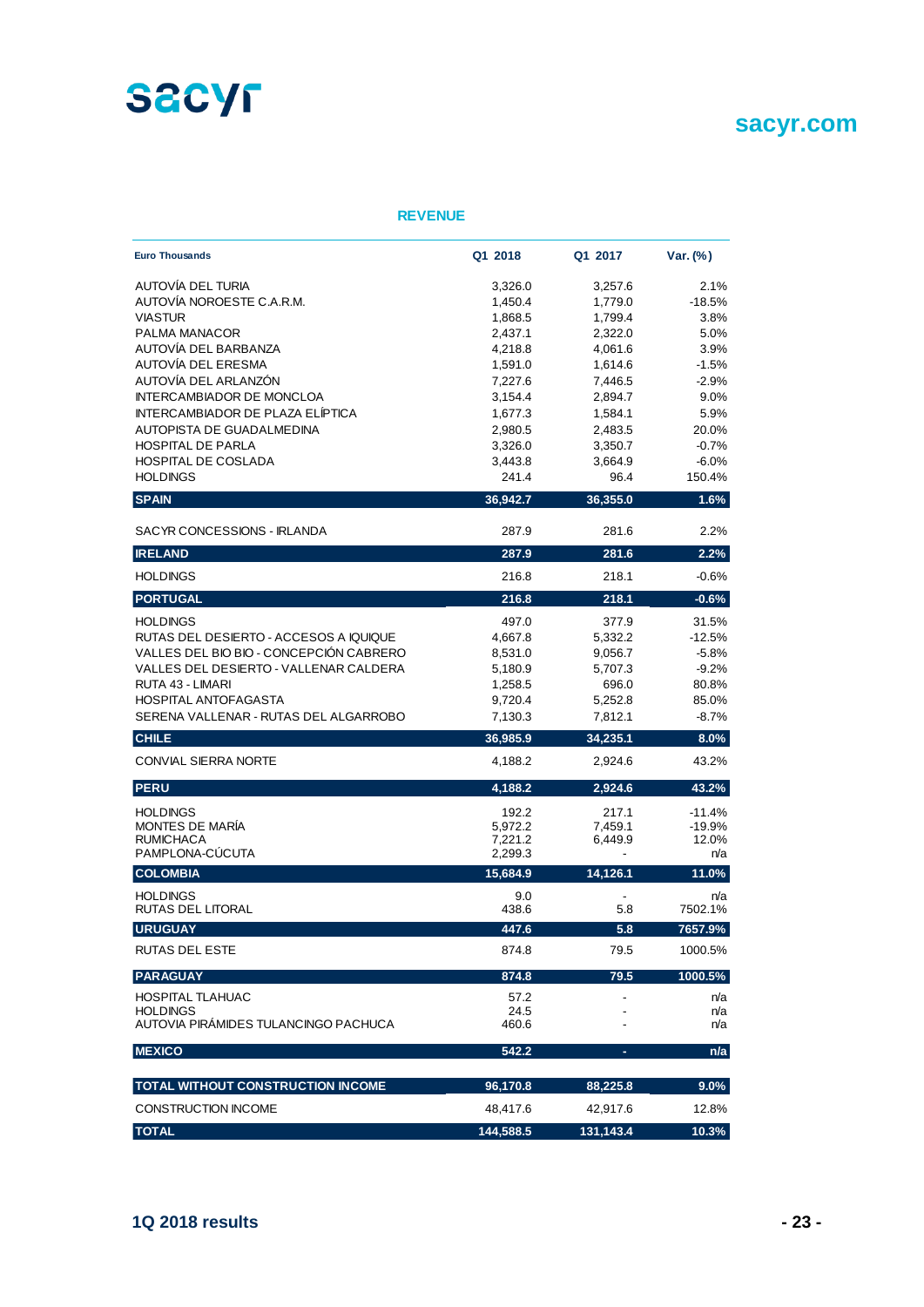

## **Traffic figures**

Traffic figures rose in Spain and abroad. In the international business, the Valles del Bio-Bio motorway in Chile saw traffic increase 10% and the N6 Galway-Ballinasloe motorway handled 13% more vehicles. In Spain, meanwhile, traffic on the Malaga-Las Pedrizas motorway went up 8%.

The following table shows traffic data:

|                                     | Q1 2018 | Q1 2017 | Var.    |
|-------------------------------------|---------|---------|---------|
| <b>SHADOW TOLL HIGHWAY SPAIN</b>    |         |         |         |
| - AUTOVIA DEL NOROESTE              | 12,348  | 12,193  | 1.3%    |
| - Ma-15 PALMA-MANACOR               | 22,146  | 21,467  | 3.2%    |
| - AS-II OVIEDO-GIJÓN (VIASTUR)      | 23,672  | 23,685  | $-0.1%$ |
| - AUTURSA CV-35                     | 38,201  | 38,020  | 0.5%    |
| - ERESMA                            | 7,230   | 7,436   | $-2.8%$ |
| - BARBANZA                          | 12,152  | 12,118  | 0.3%    |
| - ARLANZON                          | 18,019  | 17,859  | 0.9%    |
| <b>TOLL HIGHWAY SPAIN</b>           |         |         |         |
| - AP-46 MÁLAGA - LAS PEDRIZAS       | 11,089  | 10,304  | 7.6%    |
| <b>TOLL HIGHWAY OTHER COUNTRIES</b> |         |         |         |
| - N6 GALWAY-BALLINASLOE             | 11,532  | 10,196  | 13.1%   |
| - VALLES DEL DESIERTO               | 5,837   | 5,783   | 0.9%    |
| - RUTAS DEL DESIERTO                | 7,388   | 7,096   | 4.1%    |
| - RUTAS DEL ALGARROBO               | 5,230   | 5,142   | 1.7%    |
| - VALLES DEL BIO-BIO                | 8,444   | 7,679   | 10.0%   |
| - MONTES DE MARÍA                   | 3,192   | 3,163   | 0.9%    |
| - UNIÓN VIAL DEL SUR                | 6,336   | 6,049   | 4.7%    |
| - DESARROLLO VIAL AL MAR            | 7,218   | 7,264   | $-0.6%$ |

## **ACCUMULATED ADT**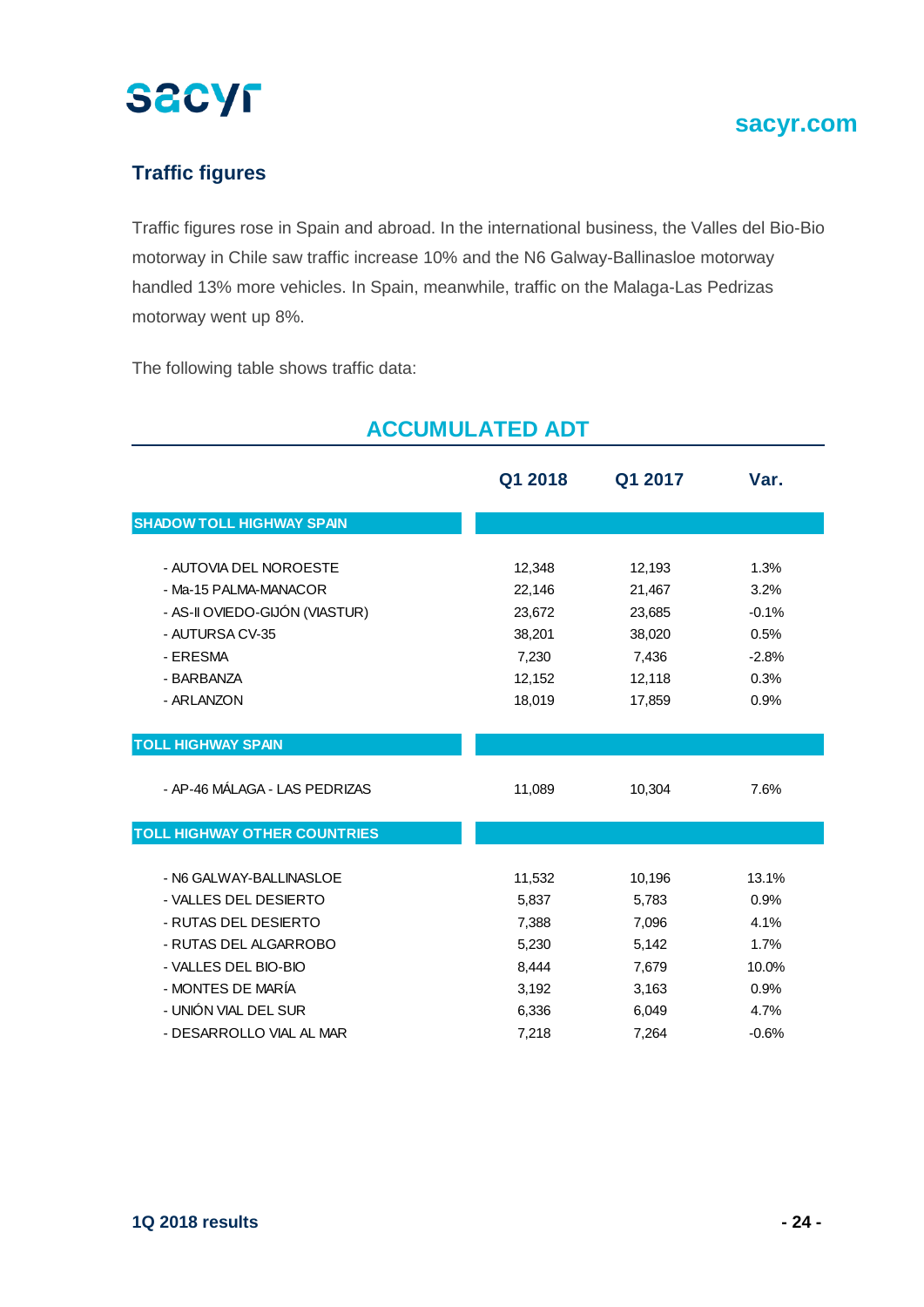## **sacyr.com sacyr.com**

## **Procurement and backlog**

At 31 March 2018, Sacyr Concesiones' backlog totalled €27,402 million, 82% comprising international projects.

In the first quarter of 2018, Sacyr Concesiones was awarded its first airport concession in Chile. The project entails expanding, financing, constructing and managing for six years the El Tepual Airport in Puerto Montt, with future concession revenues totalling €58 million.

### **Closure of finance deals**

Sacyr Concesiones has negotiated the finance for its first two concession projects in Mexico; strengthening Sacyr Concesiones' position in the country. The concessions assets financed comprised:

- The Pirámides-Tulancingo-Pachuca motorway, for a total of €89 million.
- Tláhuac Hospital, for €86 million.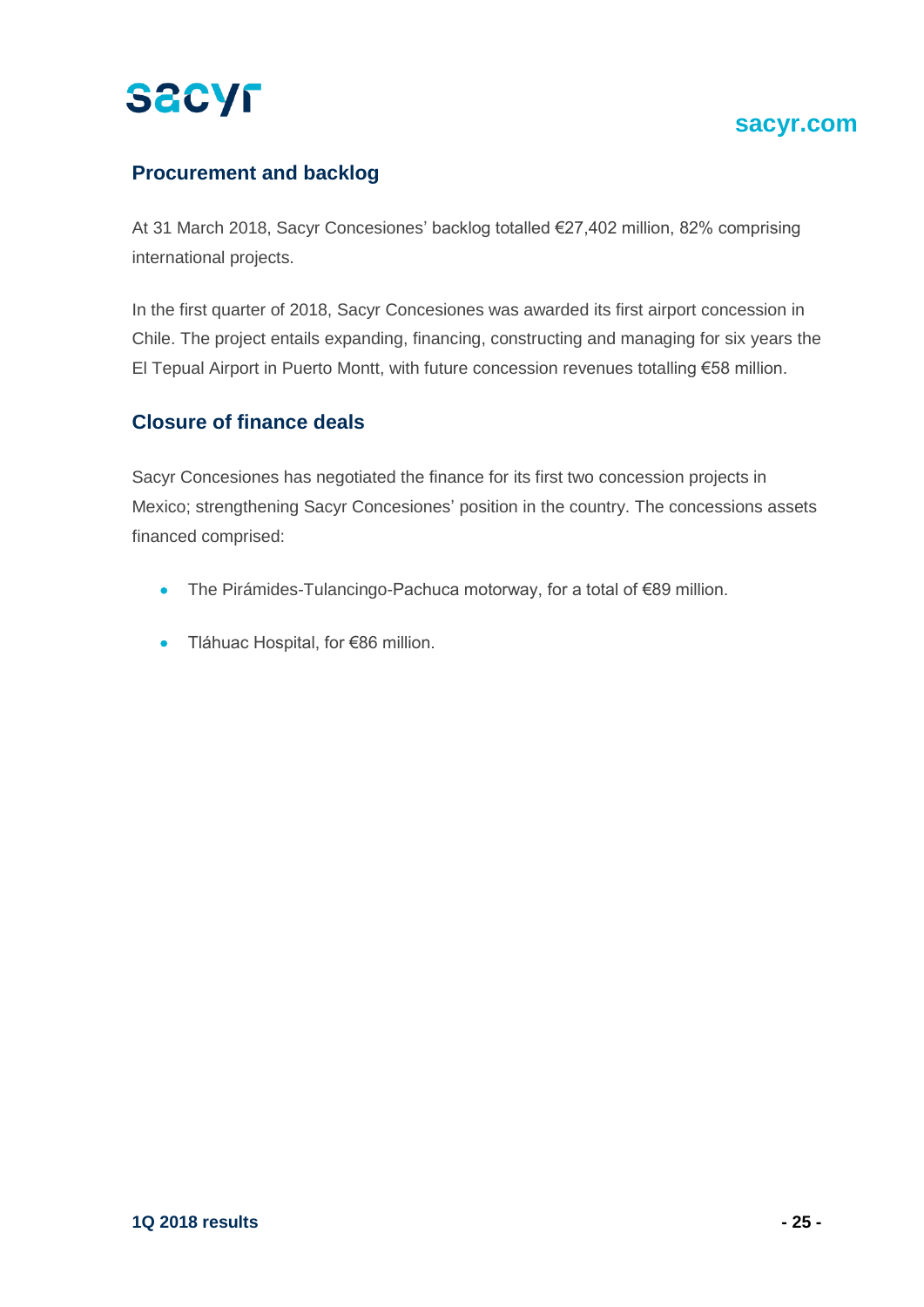

## **SACYR SERVICIOS**

Sacyr Servicios revenue hit €252 million in the first quarter of 2018, rising 11% thanks to the decent performance of its three business lines. This growth reflects the solid upward trend of the Group's services activity.

Revenue by business line is as follows:

- There was significant revenue growth of 15% in Multiservices as a result of the contribution from major contracts awarded in prior quarters, such as the Antofagasta Hospital operation and maintenance service agreement and facilities management service agreements.
- **Environment revenue increased by 7%, thanks to urban waste collection contracts,** among others.
- The Water division posted 1Q 2018 revenue of €29 million, which is 4% higher than in the same period of the previous year thanks to the contract wins in prior months and a general improvement in contracts.

| (Thousands of Euros) | 1Q 2018 | 1Q 2017 | % Chg. |
|----------------------|---------|---------|--------|
|                      |         |         |        |
| <b>REVENUE</b>       | 251,963 | 227,882 | 11%    |
| <b>Environment</b>   | 101,533 | 94,658  |        |
| <b>Multiservices</b> | 121,087 | 104,911 |        |
| Water                | 28,556  | 27,388  |        |
| Central              | 787     | 925     |        |
| <b>EBITDA</b>        | 19,298  | 17,559  | 10%    |
| <b>Environment</b>   | 12,119  | 10,788  |        |
| <b>Multiservices</b> | 2,510   | 2,825   |        |
| Water                | 4,491   | 4,390   |        |
| Central              | 178     | (444)   |        |
| <b>EBITDA Margin</b> | 7.7%    | 7.7%    |        |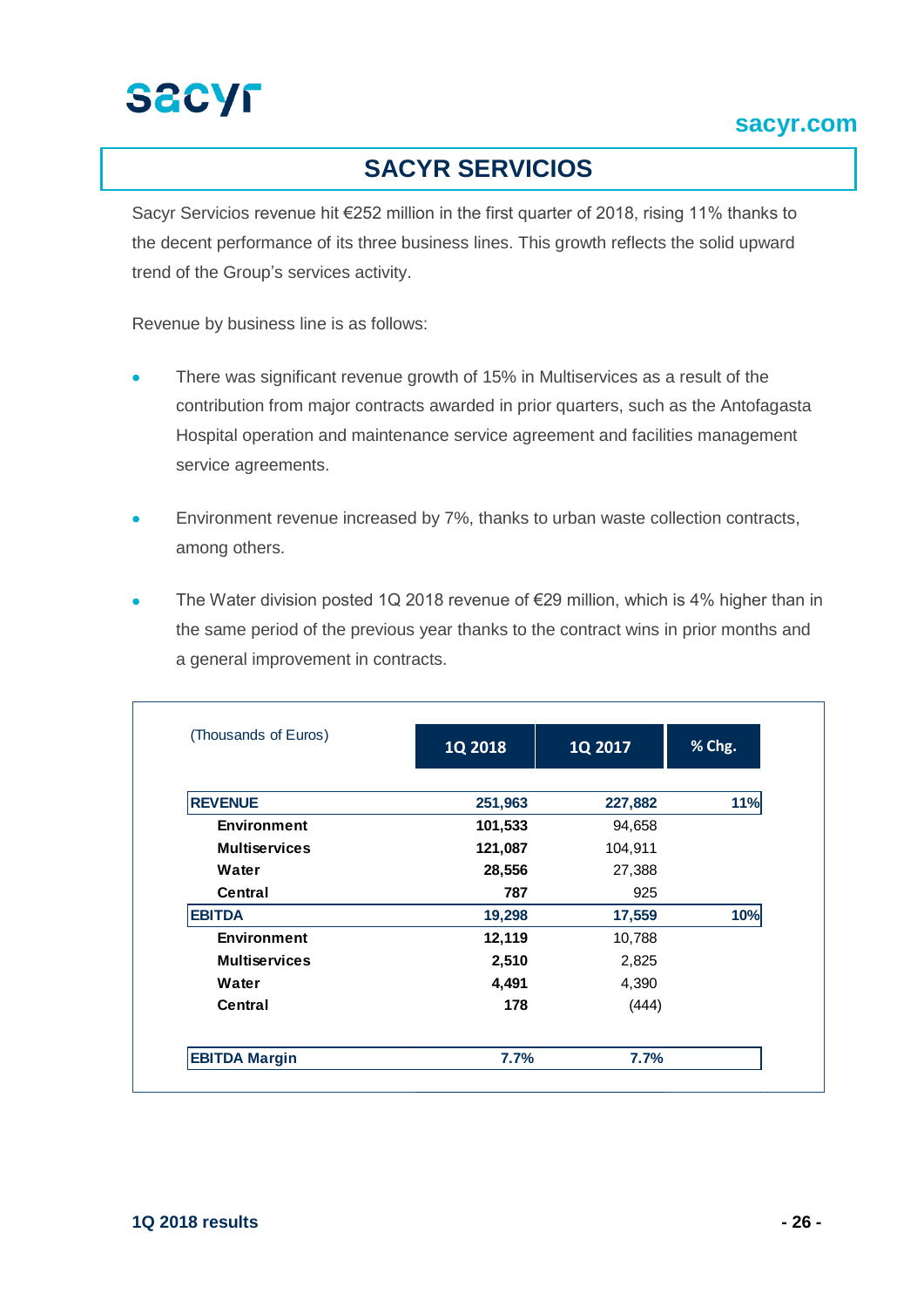

### **sacyr.com sacyr.com**

EBITDA stood at €19 million at 31 March 2018, which represents growth of 10%. The EBITDA margin was 7.7%.

### **Procurement and backlog**

Sacyr Servicios' backlog totalled €5,754 million. 31% of this backlog is international. Sacyr Servicios is continuing with its major sales drive both in Spain and abroad.

Some of the most noteworthy contracts won are as follows:

#### **Environmental Services:**

- Valoriza Medioambiente has been selected as preferred bidder for the contract to design, finance, construct and operate a municipal solid waste (MSW) treatment facility in Hartford, Connecticut (USA), and update the existing incinerator to comply with the latest efficiency standards. The estimated investment is €188 million, which will result in overall future revenue of €2,923 million over the 30-year concession period.
- Waste collection, street cleaning, gardening and waste transport contract for Special Service Area 5 in Bogotá, Colombia, with a total budget of €170 million and a concession period of eight years.
- On-street tree pruning, gardening and maintenance services for Lots 1 and 9 in Seville, for a total of €9 million.

#### **Multiservices:**

- Home-care services in the Community of Madrid, for €56 million over two years.
- Cleaning services at Madrid Metro stations (Lot 3), for €34 million over four years.
- Home-care service in the provinces of Valladolid and Ávila, amounting to €30 million over a two- and three-year period, respectively.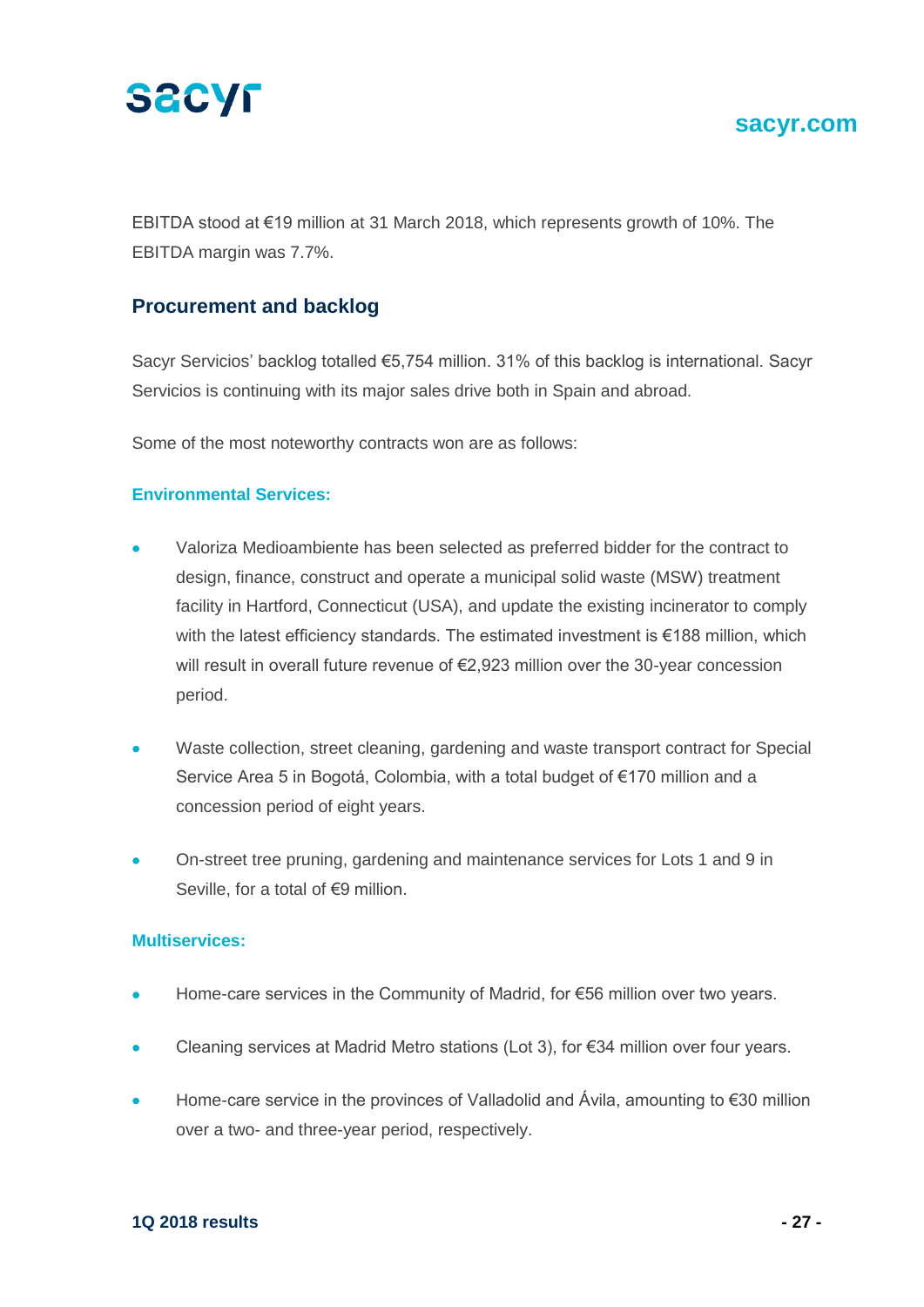## **sacyr.com sacyr.com**

- Cleaning and maintenance service for lines 2 and 6 of the Santiago de Chile Metro, with a total budget of €30 million and over a term of 42 months, extendible for a further 12 months.
- Cleaning services at the Valencia Regional Government's Health Department, for €15 million over two years.
- Management of the Nuevo Versalles residential and day care home in Fuenlabrada, Madrid, amounting to €9 million euros over a three -year period.
- Cleaning services at Castilla la Mancha University, amounting to €9 million over a two-year period.
- Management and maintenance of a 380-km stretch of highway in Peru, with a total budget of €7 million over three years.

#### **Water:**

**Contract to improve and maintain the Canal de Isabel II wastewater treatment plant in** Madrid for an amount of €2 million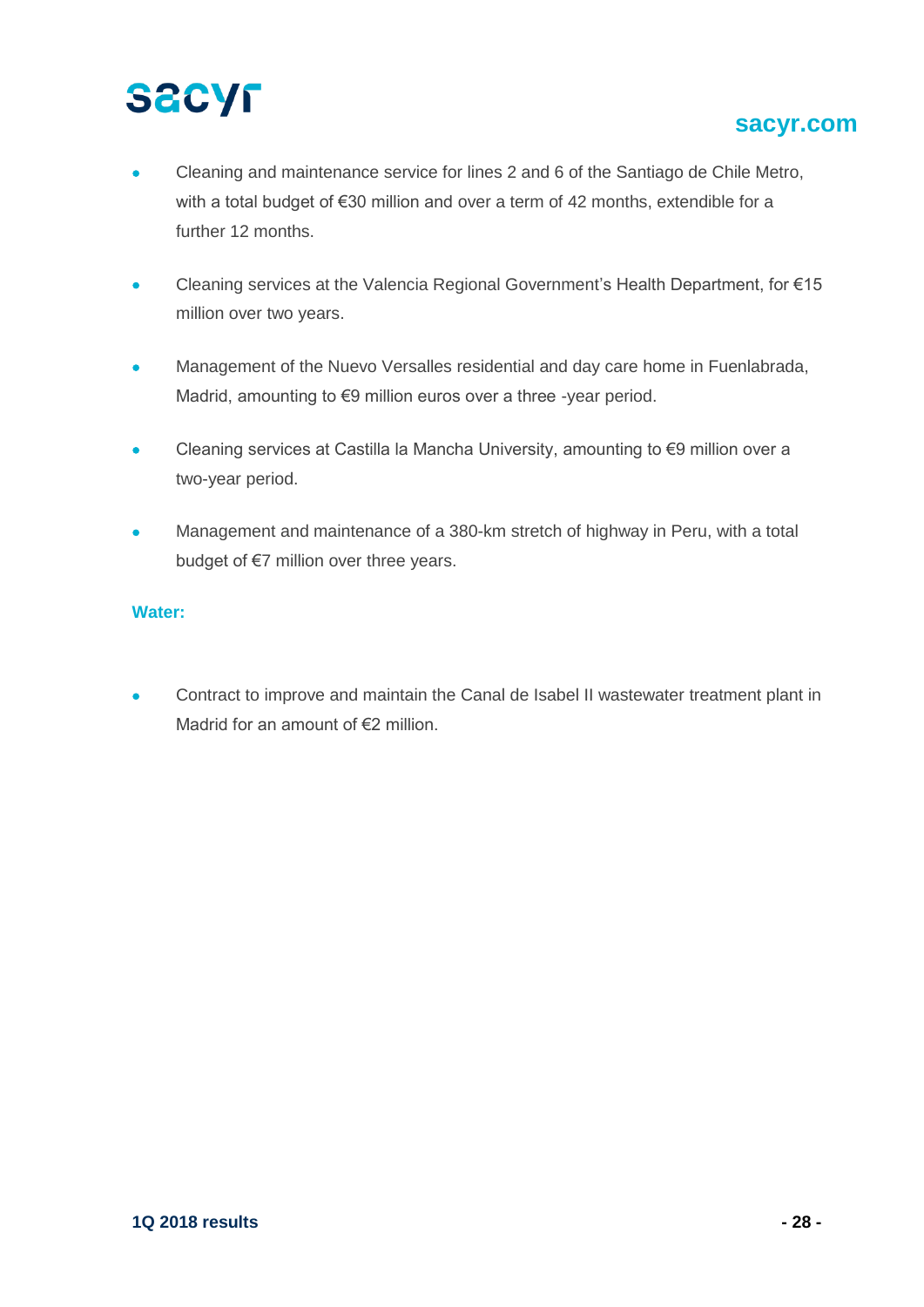

## **SACYR INDUSTRIAL**

| (Thousands of Euros)         | 1Q 2018 | 1Q 2017 | % Chg. |
|------------------------------|---------|---------|--------|
|                              |         |         |        |
| <b>Revenue</b>               | 133,042 | 122,005 | 9%     |
| Oil and gas                  | 38,515  | 51,159  |        |
| <b>Electricity grid</b>      | 15,281  | 5,101   |        |
| <b>Enviroment and mining</b> | 14,403  | 12,610  |        |
| Water                        | 32,807  | 20,117  |        |
| Generation                   | 31,617  | 32,754  |        |
| Central                      | 419     | 264     |        |
| <b>EBITDA</b>                | 9,902   | 9,531   | 4%     |
| <b>EBITDA Margin</b>         | 7.4%    | 7.8%    |        |

At 31 March 2018, Sacyr Industrial's revenue stood at €133 million, up 9% year-on-year from €122 million in the same period last year.

#### **EPC contracts**

- Oil & Gas generated revenue of €39 million, down slightly versus the same period in the previous year because of the next completion of the Nuevo Mundo project.
- The Electricity Infrastructure division, meanwhile, posted revenue of €15 million, tripling the revenue in the same period of the previous year, thanks to a greater rate of revenue generation from the contracts in Chile.
- The Environment and Mining division contributed €14 million in revenue, some 14% higher than a year earlier. This improvement derives from the contributions of the Cementera de Potosí (Bolivia) project and MSW treatment plant in Melbourne (Australia).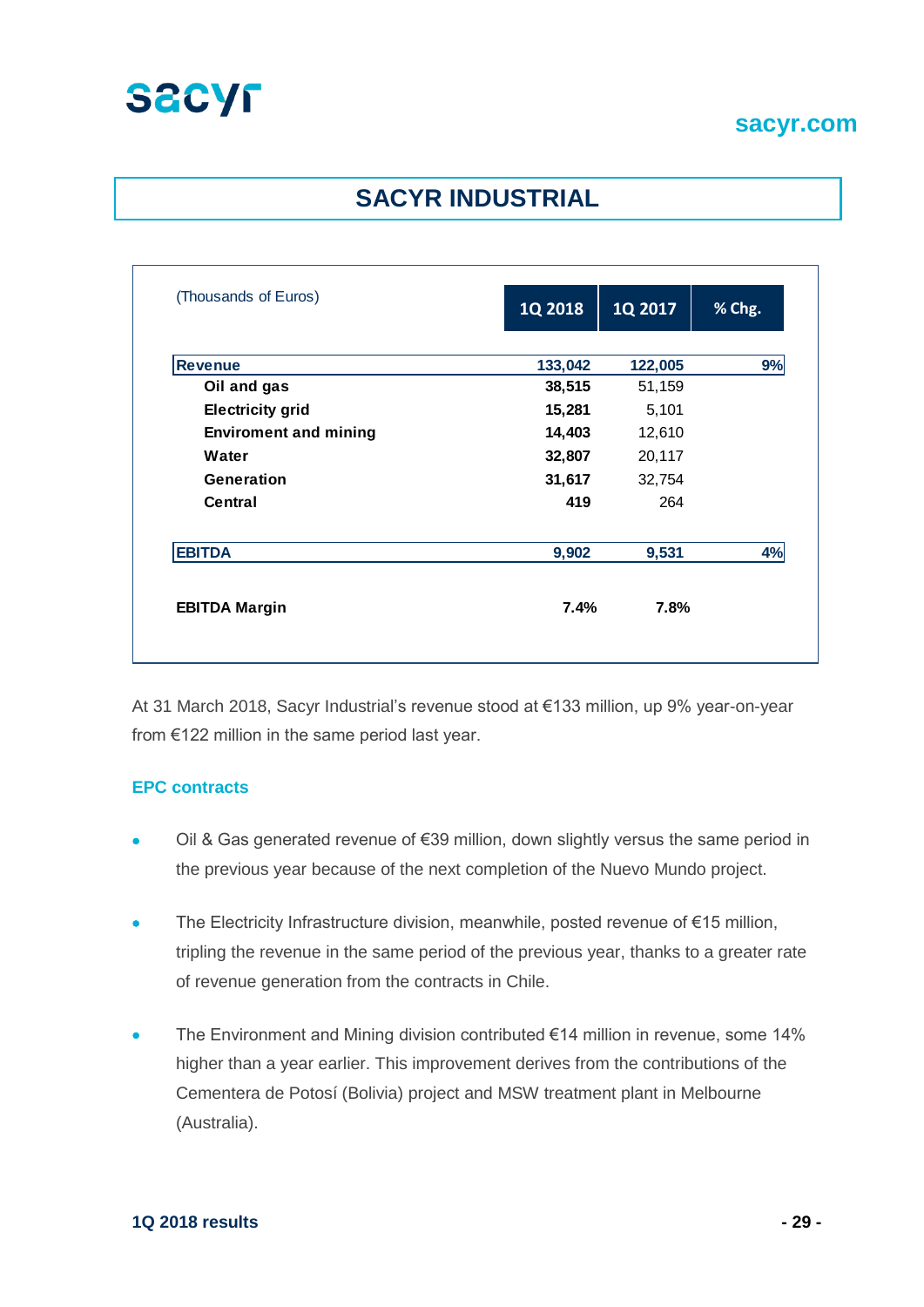## **sacyr.com sacyr.com**

 The Water business turned over €33 million compared to €20 million in 1Q 2017 (+63%). This growth is the result of higher revenue from contracts such as the Sohar desalination plant in Oman and projects in Spain including the Ibiza water treatment plant and Tenerife desalination plant.

#### **Power generation plants**

• The Power Generation division generated revenue of €32 million in the first quarter of 2018, versus the €33 million in the same period of the previous year. This variation derived from lower electricity pool prices in 1Q 2018, offset by an increase in turnover from biomass plants.

The average electricity pool price in the first quarter of 2018 was  $\epsilon$ 48.36/MWh compared to €55.47/MWh in the same period of the previous year.

The increase in revenue was coupled with a 4% uptick in EBITDA, which reached  $€10$ million in 1Q 2018. Consequently, an EBITDA margin of 7.4% was posted.

#### **Procurement and backlog**

The backlog of the Industrial division stood at  $\epsilon$ 2.249 million in the first quarter of 2018. The division has pushed forward with its international expansion, with noteworthy projects including:

- Construction of a fuel storage and distribution depot in the town of Mollendo, Arequipa (Peru), with a total budget of €31 million.
- Design and construction of a farm water treatment plant in Adelaide (Australia), for a total amount of €85 million.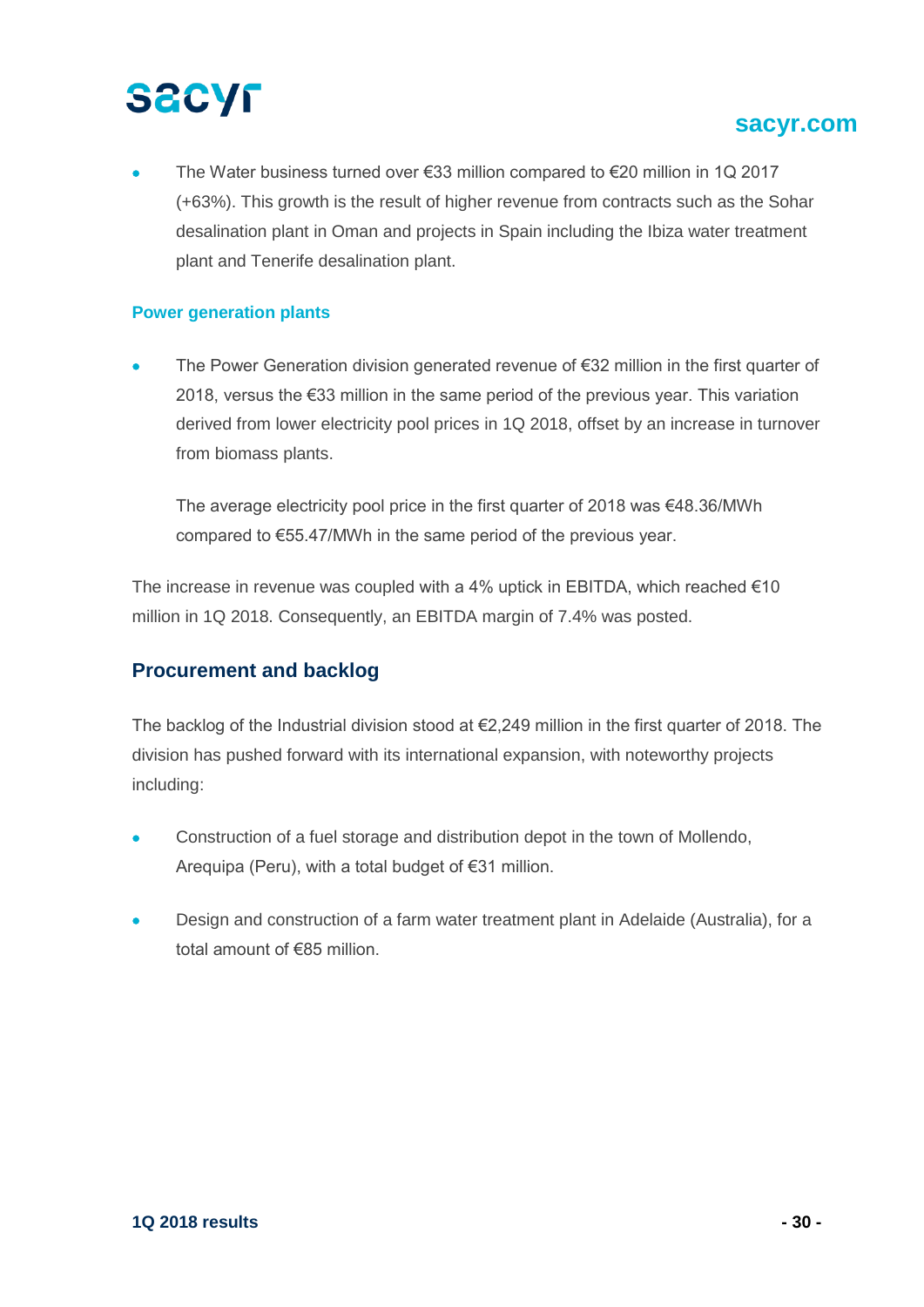

**sacyr.com sacyr.com**

## **VI. Stock market performance**

| <b>SACYR</b>                                           | <b>MARCH</b> |           | % Chg    |  |
|--------------------------------------------------------|--------------|-----------|----------|--|
|                                                        | 2018         | 2017      | 18/17    |  |
| Market Price at closing (euros per share)              | 2.17         | 2.33      | $-6.82%$ |  |
| High share price                                       | 2.72         | 2.55      | 6.67%    |  |
| Low share price                                        | 2.09         | 2.21      | $-5.43%$ |  |
| Market Capitalization at closing (Thousands of euros)* | 1,180,499    | 1,266,956 | $-6.82%$ |  |
| Average Trading Volume (Thousands of euros)            | 459,419      | 465,894   | $-1.39%$ |  |
| Average Daily Trading Volume (Number of shares)        | 2,972,645    | 3,011,835 | $-1.30%$ |  |
| Liquidity (%)                                          | 100          | 100       |          |  |
| Number of shares (Thousands)                           | 543,758      | 517,431   | 5.09%    |  |
| <b>Share Nominal Value</b>                             | 1 EURO       | 1 EURO    |          |  |

\*Adjusted in 2017 pursuant to capital increase in July 2017 and February 2018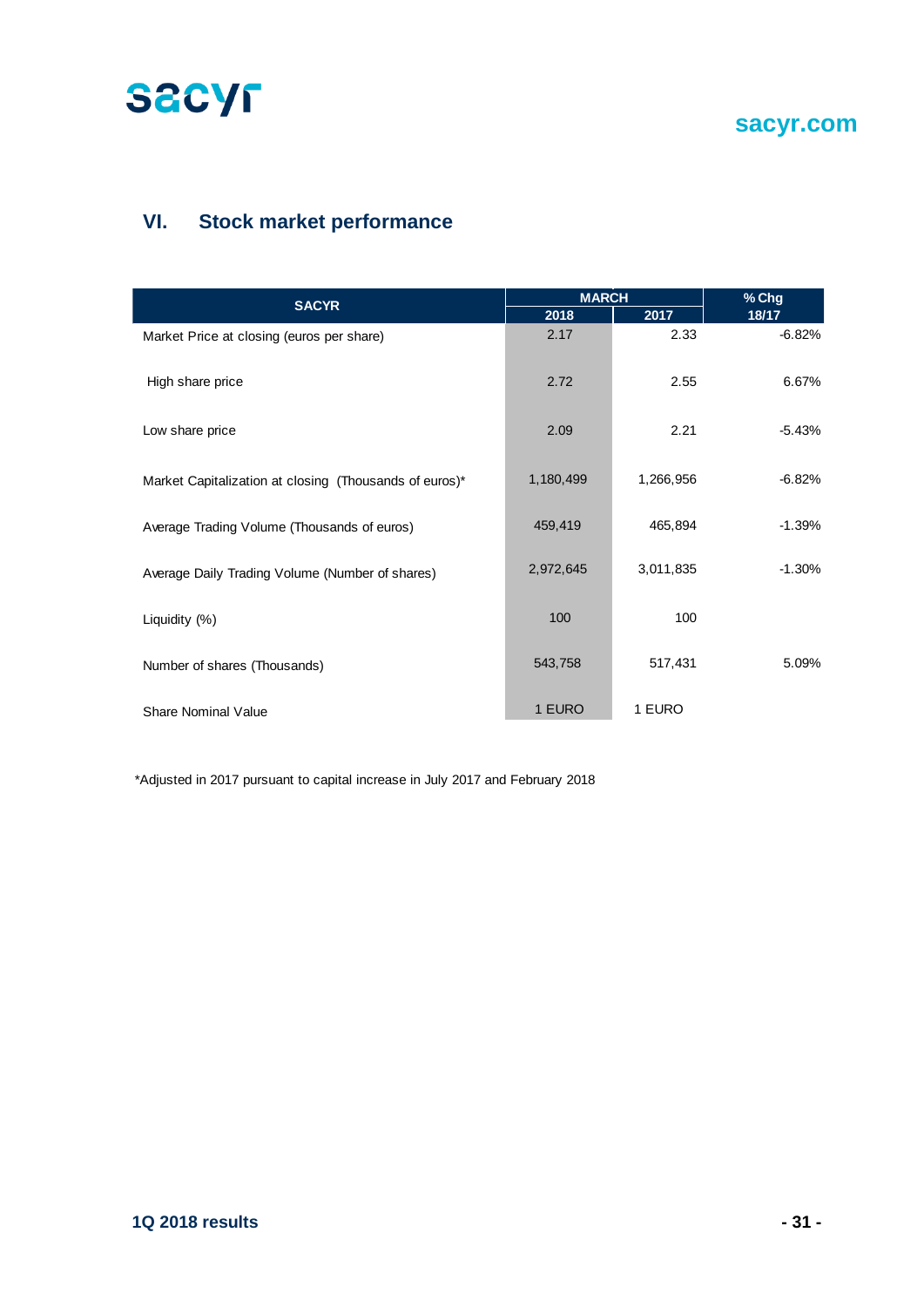## **sacyr.com sacyr.com**

### **VII. Appendix: Alternative performance measures**

The Sacyr Group presents its earnings in accordance with International Financial Reporting Standards (IFRS). The Group also provides certain additional financial measurements – known as Alternative Performance Measures (APMs) – used by management in decisionmaking and evaluation of the Group's financial performance, cash flows and financial position.

In order to comply with the Guidelines on Alternative Performance Measures (2015/1415en) published by the European Securities and Markets Authority (ESMA), the disclosures required for each APM are set out below, including its definition, reconciliation, explanation of its use, comparatives and consistency.

The Sacyr Group considers that this additional information improves the comparability, reliability and comprehensibility of its financial information.

#### **Alternative performance measures**

**Earnings before interest, taxes, depreciation and amortisation (EBITDA):** This indicator shows operating profit or loss prior to depreciation and amortisation and any change in provisions, excluding extraordinary/non-recurring profits and losses.

**Operating profit/(loss) (EBIT):** Calculated as the difference between Operating income (Revenue, Own work capitalised, Other operating income, Government grants released to the income statement) and Operating expenses (Staff costs, Depreciation and amortisation expense, Changes in provisions and Other).

**Gross debt:** Comprises Non-current financial debt and Current financial debt as shown on the liabilities side of the consolidated statement of financial position, which includes bank borrowings and issues in capital markets (bonds).

**Net debt:** Calculated as Gross debt less Other current financial assets and Cash and cash equivalents, from the asset side of the consolidated statement of financial position.

**Project finance debt (gross or net):** This is the financial debt (gross or net) from project companies. In this type of debt, the guarantee received by the lender is limited to the project cash flow and its asset value, with limited recourse to shareholders.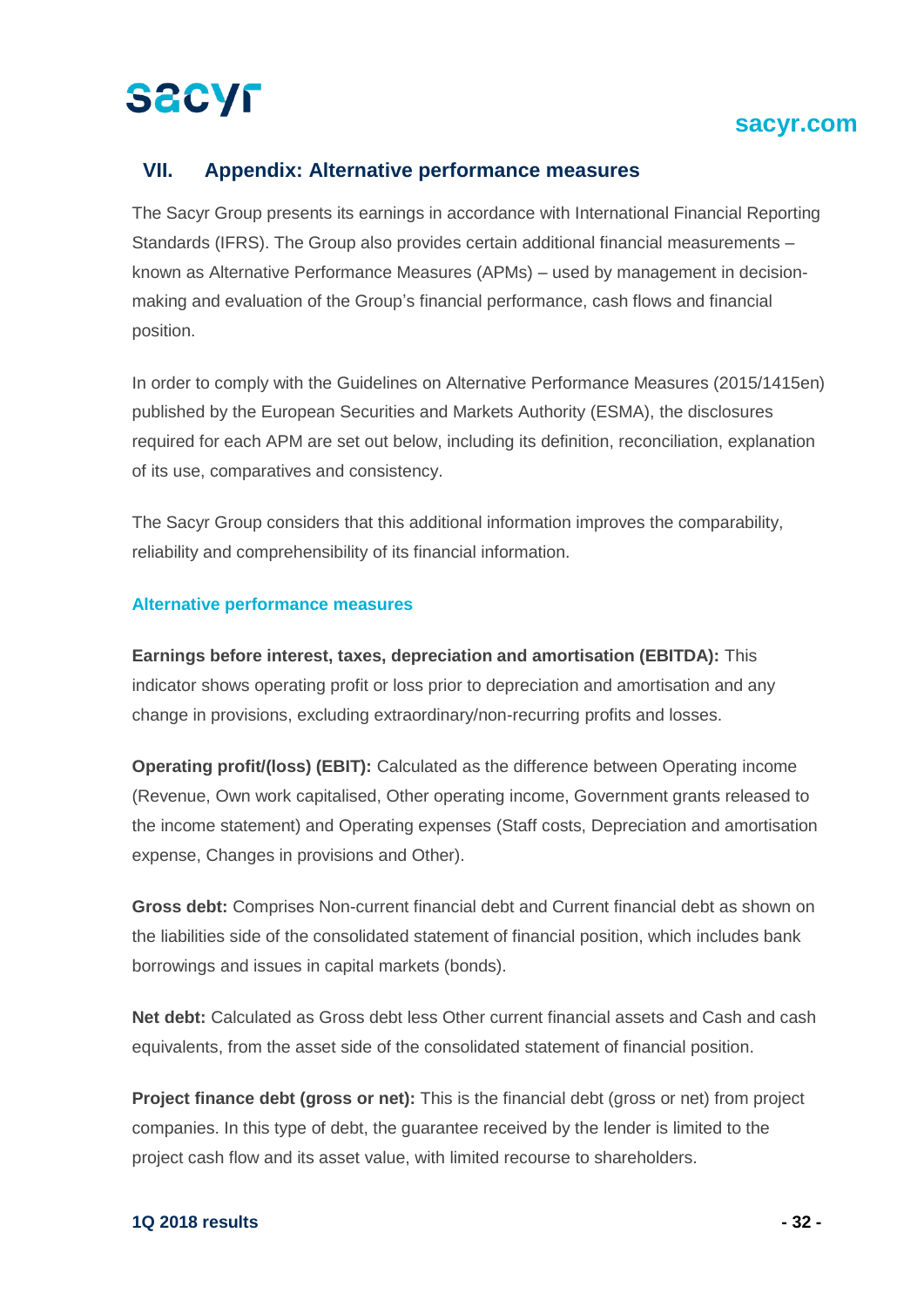### **sacyr.com sacyr.com**

**Corporate debt (gross or net)**: Debt held by the Group's Parent, comprising bank borrowings and issues in capital markets.

**Financial result**: The difference between Total finance income and Total finance costs.

**Backlog:** Value of awarded and closed work contracts pending completion. These contracts are included in the backlog once they are formalised. The backlog is shown as the percentage attributable to the Group, as per the corresponding consolidation method.

Once a contract has been included in the backlog, the value of production pending completion on the contract remains in the backlog, until it is completed or cancelled. Nevertheless, valuation adjustments are made to reflect any changes in prices and time periods agreed with the client. Due to a number of factors, all or part of the backlog linked to a contract may not actually become income. The backlog is subject to adjustments and cancellation of projects, and cannot be taken as an exact indicator of future earnings.

Given that no comparable financial measure is foreseen under IFRS, a reconciliation with the financial statements is not possible. Sacyr Management considers that the backlog is a useful indicator of the Group's future revenues and a customary indicator used by companies in the sector in which Sacyr operates.

The concessions backlog: represents estimated future revenues on concessions, over the concession period, based on the financial plan for each concession. Includes projected fluctuations in the exchange rate between the euro and other currencies, as well as changes in inflation, prices, tolls and traffic volumes.

**Market capitalisation:** The number of shares at the reporting date, multiplied by the yearend share price.

**Like-for-like basis**: On occasions, certain figures are corrected to permit a year-on-year comparison, for example, by eliminating non-recurring impairment, significant changes in the consolidation scope that could distort the year-on-year comparison of indicators such as sales, the effect of exchange rates, etc. In each case, details are provided in the notes to the corresponding item.